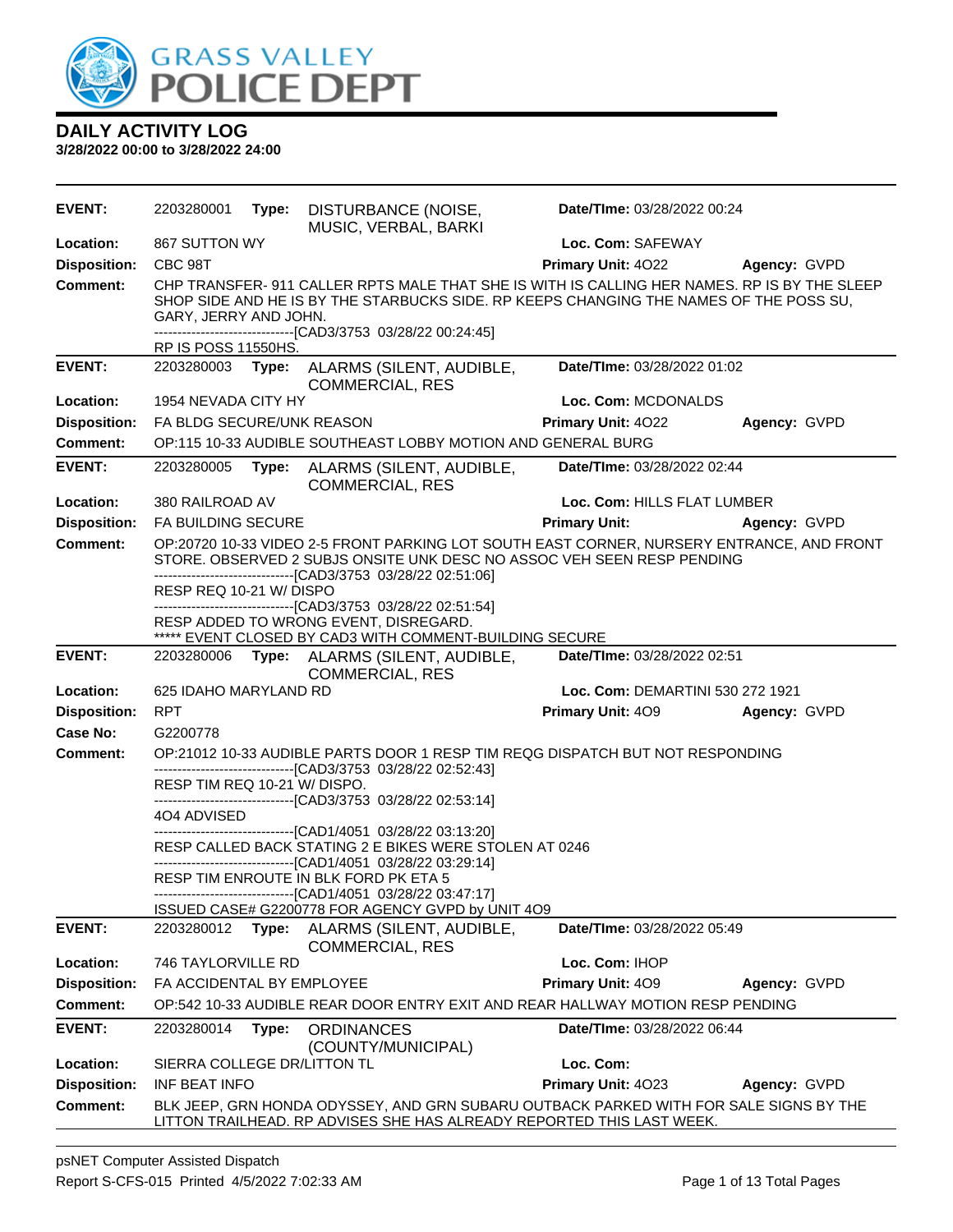

| <b>EVENT:</b><br>Location: | 2203280016<br><b>TEMBY ST/PLEASANT ST</b>              | Type: ABANDONED VEHICLES                                                                                                                                                                                                | Date/TIme: 03/28/2022 07:51<br>Loc. Com:                              |              |
|----------------------------|--------------------------------------------------------|-------------------------------------------------------------------------------------------------------------------------------------------------------------------------------------------------------------------------|-----------------------------------------------------------------------|--------------|
| <b>Disposition:</b>        | RPT VEHICLE STORAGE REPORT TAKEN                       |                                                                                                                                                                                                                         | <b>Primary Unit: 4R6</b>                                              | Agency: GVPD |
| Case No:                   | G2200779                                               |                                                                                                                                                                                                                         |                                                                       |              |
| <b>Comment:</b>            |                                                        | ------------------------------[CAD1/3675 03/28/22 07:55:38]<br>EVENT LOCATION CHANGED FROM TEMBY/PLEASANT                                                                                                               |                                                                       |              |
|                            |                                                        | -------------------------------[CAD3/4074 03/28/22 08:03:24]<br>TOW ASSIGNED-CELESTIAL VALLEY TOWING, 875 IDAHO MARYLAND DR, GRASS VALLEY, 5302723353,<br>--------------------------------[CAD3/4074 03/28/22 08:03:40] |                                                                       |              |
|                            | CELESTIAL ENRT DRIVE TIME                              | -------------------------------[CAD1/3675 03/28/22 08:03:54]                                                                                                                                                            |                                                                       |              |
|                            |                                                        | ISSUED CASE# G2200779 FOR AGENCY GVPD by UNIT 4R6<br>-------------------------------[CAD1/3675 03/28/22 08:22:52]                                                                                                       |                                                                       |              |
|                            | FCN/3702208700994                                      |                                                                                                                                                                                                                         |                                                                       |              |
| <b>EVENT:</b>              | 2203280020<br>Type:                                    | ALARMS (SILENT, AUDIBLE,<br><b>COMMERCIAL, RES</b>                                                                                                                                                                      | Date/TIme: 03/28/2022 08:24                                           |              |
| Location:                  | 144 HUGHES RD                                          |                                                                                                                                                                                                                         | Loc. Com: GOLD COUNTRY TERMITE                                        |              |
| <b>Disposition:</b>        | CBC RESPONSIBLE ON SIGHT                               |                                                                                                                                                                                                                         | <b>Primary Unit: 4023</b>                                             | Agency: GVPD |
| <b>Comment:</b>            | FRONT DOOR 2<br>AUD<br><b>RESP PEND</b>                |                                                                                                                                                                                                                         |                                                                       |              |
| <b>EVENT:</b>              | 2203280023<br>Type:                                    | <b>FOLLOWUP</b>                                                                                                                                                                                                         | Date/TIme: 03/28/2022 08:36                                           |              |
| Location:                  | 155 GLASSON WY                                         |                                                                                                                                                                                                                         | Loc. Com: SIERRA NEVADA MEMORIAL<br><b>HOSPITAL</b>                   |              |
| <b>Disposition:</b>        | CBC                                                    |                                                                                                                                                                                                                         | <b>Primary Unit: 4023</b>                                             | Agency: GVPD |
| <b>Comment:</b>            | F/U                                                    | --------------------------------[CAD1/3675 03/28/22 08:36:25]                                                                                                                                                           |                                                                       |              |
|                            |                                                        | EVENT LOCATION CHANGED FROM 155 GLASSON                                                                                                                                                                                 |                                                                       |              |
| <b>EVENT:</b>              | 2203280024<br>Type:                                    | DISTURBANCE (NOISE,<br>MUSIC, VERBAL, BARKI                                                                                                                                                                             | Date/TIme: 03/28/2022 08:36                                           |              |
| Location:                  | SO AUBURN ST/BANK ST                                   |                                                                                                                                                                                                                         | Loc. Com: UNION ST LOT                                                |              |
| <b>Disposition:</b>        | GOA                                                    |                                                                                                                                                                                                                         | <b>Primary Unit: 405</b>                                              | Agency: GVPD |
| <b>Comment:</b>            |                                                        | 911 RPTG BELLIGERANT MALE STOPPING TRAFFIC AND YELLING AT ELDERLY LADIES. RP ADV SUBJ<br>SPRAYED RED BULL ALL OVER HER AND HER VEH.                                                                                     |                                                                       |              |
|                            |                                                        | WMA SHORT HAIR LSW BLK HOODIE, GRN CAMO BACKPACK                                                                                                                                                                        |                                                                       |              |
|                            |                                                        | --------------------------------[CAD3/4074 03/28/22 08:37:03]<br>SU CURRENTLY WALKING THROUGH PARKING LOT                                                                                                               |                                                                       |              |
|                            |                                                        | ------------------------------[CAD3/4074 03/28/22 08:37:22]                                                                                                                                                             |                                                                       |              |
|                            |                                                        | EVENT LOCATION CHANGED FROM UNION ST LOT GRASS VALLEY PD                                                                                                                                                                |                                                                       |              |
| <b>EVENT:</b><br>Location: | 2203280031<br>Type:<br>CENTENNIAL DR/IDAHO MARYLAND RD | <b>FOOT PATROL</b>                                                                                                                                                                                                      | Date/TIme: 03/28/2022 09:00<br>Loc. Com: WOODED AREA WE OF CENTENNIAL |              |
| <b>Disposition:</b>        | <b>CBC</b>                                             |                                                                                                                                                                                                                         | Primary Unit: 4015                                                    | Agency: GVPD |
| <b>Comment:</b>            |                                                        | ----------------------[CAD3/4074_03/28/22_09:01:31]                                                                                                                                                                     |                                                                       |              |
|                            |                                                        | EVENT LOCATION CHANGED FROM WOODED AREA WE OF CENTENNIAL                                                                                                                                                                |                                                                       |              |
| <b>EVENT:</b>              | 2203280032<br>Type:                                    | DISTURBANCE (NOISE,<br>MUSIC, VERBAL, BARKI                                                                                                                                                                             | Date/TIme: 03/28/2022 09:07                                           |              |
| Location:                  | 314 RAILROAD AV                                        |                                                                                                                                                                                                                         | Loc. Com: 49ER FAMILY FUN PARK                                        |              |
| <b>Disposition:</b>        | <b>CBC</b>                                             |                                                                                                                                                                                                                         | <b>Primary Unit: 4023</b>                                             | Agency: GVPD |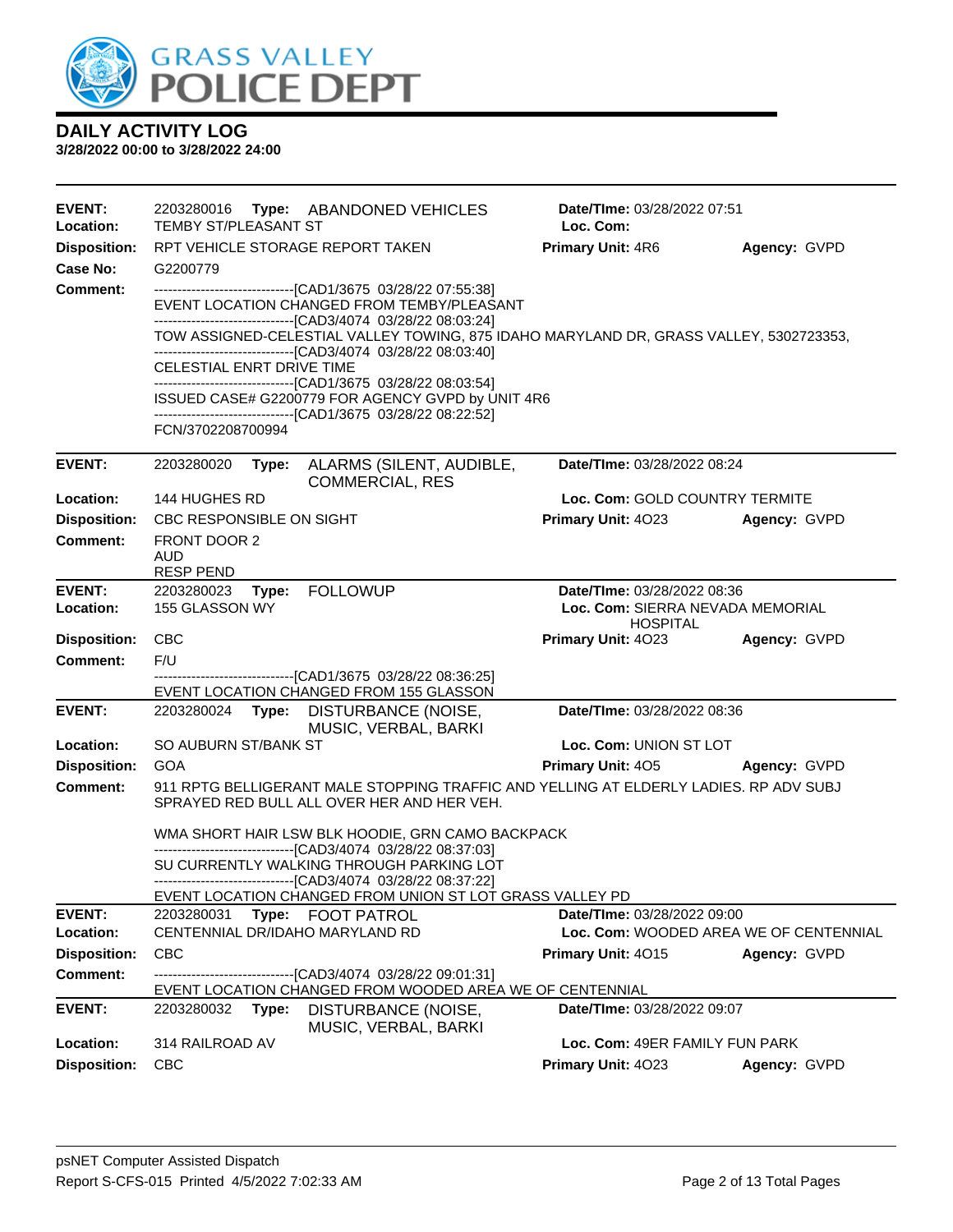

| <b>Comment:</b>     |                          |       | 911 CALLER RPTG SHE WAS LOCKED OUT OF LISTED AFTER LE RESPONDED AND TOLD OWNERS THEY<br>NEEDED TO START EVICTION NOTICE. 415 BTWN MALES HEARD IN BACKGROUND     |                             |              |
|---------------------|--------------------------|-------|-----------------------------------------------------------------------------------------------------------------------------------------------------------------|-----------------------------|--------------|
|                     |                          |       | -------------------------------[CAD3/4074 03/28/22 09:08:23]                                                                                                    |                             |              |
|                     |                          |       | RP ADV OWNER WAS RECORDING THEM<br>-------------------------------[CAD3/4074 03/28/22 09:09:04]                                                                 |                             |              |
|                     |                          |       | ADD'T 911 OTHER HALF RPTG RP'S ARE YWLLING AND CURSING AT HIM                                                                                                   |                             |              |
|                     |                          |       | -----------------------------[4O23/MDT 03/28/22 09:54]                                                                                                          |                             |              |
|                     |                          |       | THE TWO SUBJECTS HAVE VOLUNTARILY MOVED THEIR BELONGINGS OFF THE PROPERTY. BOTH<br>VERBALLY ACKNOWLEDGED THEY ARE NO LONGER TENANTS AND NOT ALLOWED BACK ON THE |                             |              |
|                     |                          |       | PROPERTY. THEY WERE ADVISED IF THEY RETURNED THEY WOULD BE ARRESTED FOR TRESPASSING.                                                                            |                             |              |
| <b>EVENT:</b>       | <b>CBC</b><br>2203280034 |       | <b>CITIZEN ASSIST (CIVIL</b>                                                                                                                                    | Date/TIme: 03/28/2022 09:11 |              |
|                     |                          | Type: | STANDBY'S, LOCKOUT                                                                                                                                              |                             |              |
| Location:           | 334 COLUMBIA AV          |       |                                                                                                                                                                 | Loc. Com:                   |              |
| <b>Disposition:</b> |                          |       | PEN NEG ANSWER/ UNABLE TO LEAVE MSG                                                                                                                             | Primary Unit: 4015          | Agency: GVPD |
| <b>Comment:</b>     |                          |       | RP REQ CIV STANDY TO RETREIVE ITEMS FROM RESIDENCE. REQ 10-21.                                                                                                  |                             |              |
| <b>EVENT:</b>       | 2203280036               | Type: | VEH CITES, VIN, TOWS, DUI                                                                                                                                       | Date/TIme: 03/28/2022 09:22 |              |
| Location:           | 900 BLK SUTTON           |       |                                                                                                                                                                 | Loc. Com:                   |              |
| <b>Disposition:</b> | CBC CTC W/OWNER TO MOVE  |       |                                                                                                                                                                 | Primary Unit: 4017          | Agency: GVPD |
| <b>Comment:</b>     | <b>O/W TRAILER</b>       |       |                                                                                                                                                                 |                             |              |
| <b>EVENT:</b>       | 2203280039               |       | Type: COMMUNITY POLICING<br><b>ACTION</b>                                                                                                                       | Date/TIme: 03/28/2022 09:30 |              |
| <b>Disposition:</b> | CBC 98T, TRASH COLLECTED |       |                                                                                                                                                                 | Primary Unit: 4017          | Agency: GVPD |
| <b>Comment:</b>     |                          |       |                                                                                                                                                                 |                             |              |
| <b>EVENT:</b>       | 2203280040               | Type: | TRAFFIC (DUI, PARKING,                                                                                                                                          | Date/TIme: 03/28/2022 09:41 |              |
|                     |                          |       | SPEED, HAZ                                                                                                                                                      |                             |              |
| Location:           | 49/20 STATE/BRUNSWICK RD |       |                                                                                                                                                                 | Loc. Com:                   |              |
| <b>Disposition:</b> | <b>GOA UTL</b>           |       |                                                                                                                                                                 | Primary Unit: 4023          | Agency: GVPD |
| <b>Comment:</b>     |                          |       | 911 RPTG ELDERLY MALE WALKING ACCROSS THE HIGHWAY/XFER TO CHP<br>-------------------------------[CAD3/4074 03/28/22 09:42:04]                                   |                             |              |
|                     |                          |       | HMA DRK CLOTHING STANDING ON THE SB SHOULDER NOW                                                                                                                |                             |              |
| <b>EVENT:</b>       | 2203280041               |       | Type: SUBJECT STOP                                                                                                                                              | Date/TIme: 03/28/2022 09:42 |              |
| <b>Location:</b>    | 804 SUTTON WY            |       |                                                                                                                                                                 | Loc. Com: BANK OF AMERICA   |              |
| <b>Disposition:</b> | CBC PROBATION O/W SUBJ   |       |                                                                                                                                                                 | Primary Unit: 4017          | Agency: GVPD |
| <b>Comment:</b>     | O/W 1 BEHIND BUSINESS    |       | -------------------------------[CAD1/3675 03/28/22 09:43:03]                                                                                                    |                             |              |
|                     |                          |       | EVENT LOCATION CHANGED FROM BANK OF AMERICA                                                                                                                     |                             |              |
| <b>EVENT:</b>       | 2203280046               |       | Type: FOLLOWUP                                                                                                                                                  | Date/TIme: 03/28/2022 10:25 |              |
| Location:           | 867 SUTTON WY            |       |                                                                                                                                                                 | Loc. Com: SAFEWAY           |              |
| <b>Disposition:</b> | <b>CBC</b><br>F/U        |       |                                                                                                                                                                 | Primary Unit: 4023          | Agency: GVPD |
| <b>Comment:</b>     |                          |       | ------------------------[CAD1/3675 03/28/22 10:25:24]                                                                                                           |                             |              |
|                     |                          |       | EVENT LOCATION CHANGED FROM SAFEWAY                                                                                                                             |                             |              |
| <b>EVENT:</b>       | 2203280048               | Type: | <b>COMMUNITY POLICING</b><br><b>ACTION</b>                                                                                                                      | Date/TIme: 03/28/2022 10:29 |              |
| Location:           | <b>BENNETT HILL</b>      |       |                                                                                                                                                                 | Loc. Com:                   |              |
| <b>Disposition:</b> | ARA                      |       |                                                                                                                                                                 | Primary Unit: 4D13          | Agency: GVPD |
| Case No:            | G2200784                 |       |                                                                                                                                                                 |                             |              |
| <b>Comment:</b>     |                          |       | ------------------------[CAD1/3675_03/28/22_11:15:30]<br>ISSUED CASE# G2200784 FOR AGENCY GVPD by UNIT 4D13                                                     |                             |              |
| <b>EVENT:</b>       | 2203280052               |       | Type: WELFARE CHECK                                                                                                                                             | Date/TIme: 03/28/2022 10:42 |              |
|                     |                          |       |                                                                                                                                                                 |                             |              |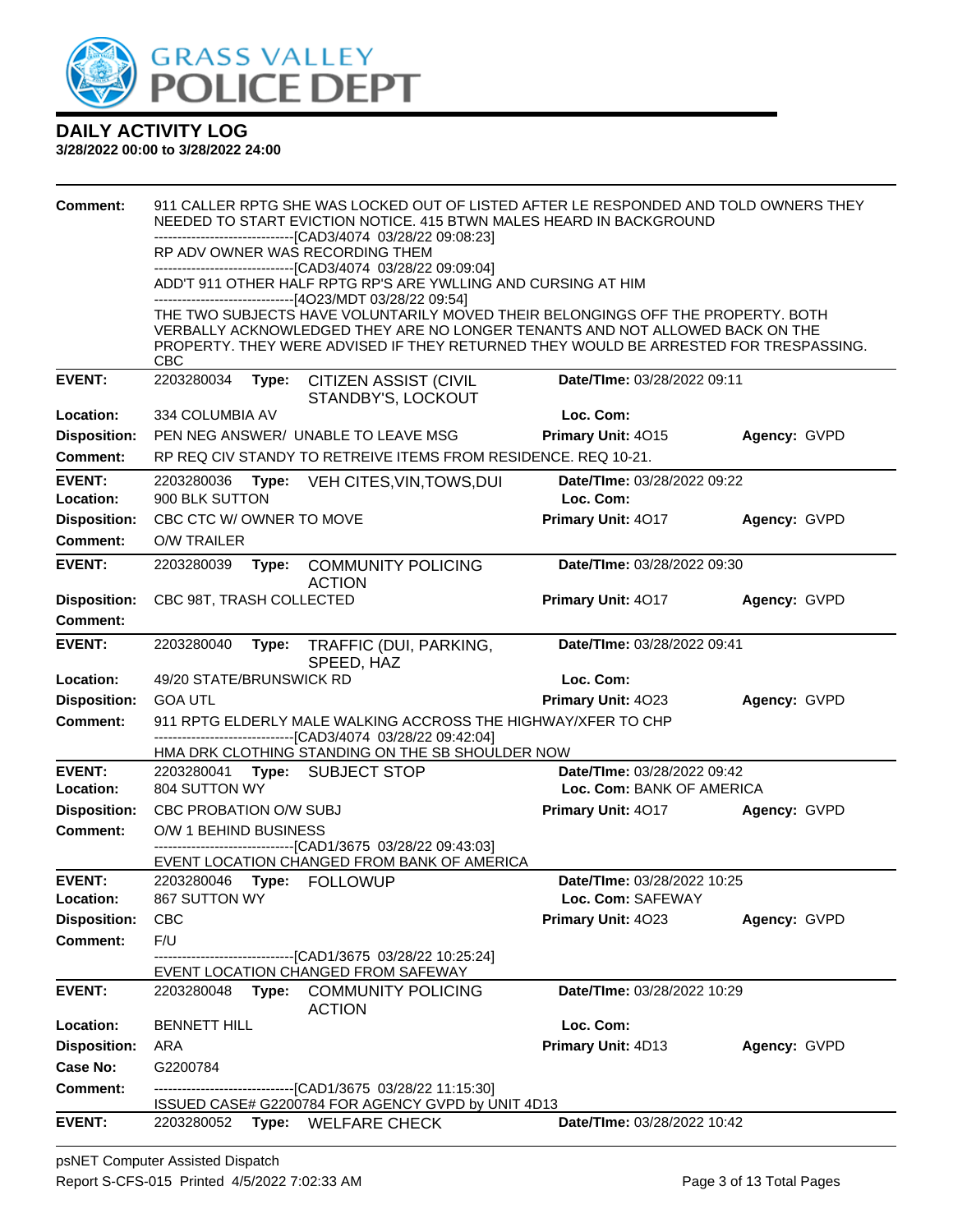

| Location:                  | 228 SUTTON WY #125                             |                                                                                                                                                                              | Loc. Com:                                                               |              |
|----------------------------|------------------------------------------------|------------------------------------------------------------------------------------------------------------------------------------------------------------------------------|-------------------------------------------------------------------------|--------------|
| <b>Disposition:</b>        |                                                | CBC PARTY DOES NOT NEED ANY LE ASSISTANCE.                                                                                                                                   | Primary Unit: 4R6                                                       | Agency: GVPD |
|                            | <b>NEG 11-46</b>                               |                                                                                                                                                                              |                                                                         |              |
| Comment:                   | DOORS.                                         | RP REQ'G A WELFARE CHECK ON (VI) WHOM HE CAN HEAR SCREAMING SHE WANTS TO DIE, SLAMMING                                                                                       |                                                                         |              |
|                            |                                                | ---------------------------[CAD1/3675_03/28/22 10:43:22]<br>RP STATES THE SCREAMING HAS BEEN GOING ON FOR THE LAST COUPLE OF HOURS.                                          |                                                                         |              |
| <b>EVENT:</b>              | 2203280054<br>Type:                            | DRUGS (ANY NARCOTIC                                                                                                                                                          | Date/TIme: 03/28/2022 10:51                                             |              |
|                            |                                                | <b>RELATED OFFENSE)</b>                                                                                                                                                      |                                                                         |              |
| Location:                  | 109 S SCHOOL ST                                |                                                                                                                                                                              | Loc. Com: ELKS LODGE #538                                               |              |
| <b>Disposition:</b>        | <b>CBC</b>                                     |                                                                                                                                                                              | <b>Primary Unit: 4021</b>                                               | Agency: GVPD |
| <b>Comment:</b>            |                                                | RP AT GVPD REQ TO SPEAK WITH LE REF POSS HS DEAL AND WHAT HE SHOULD DO.                                                                                                      |                                                                         |              |
| <b>EVENT:</b>              |                                                | 2203280057 Type: RESTRAINING ORDERS (TRO,<br>OAH, CUSTODY, C                                                                                                                 | Date/TIme: 03/28/2022 10:53                                             |              |
| Location:                  | 327 RACE ST                                    |                                                                                                                                                                              | Loc. Com:                                                               |              |
| <b>Disposition:</b>        | PEN MSG LEFT PENDING RP CALL BACK              |                                                                                                                                                                              | Primary Unit: 4015                                                      | Agency: GVPD |
| <b>Comment:</b>            |                                                | RP RPTG R/O VIOLATION VIA TEXT ON 3/09/22, REQ 10-21.                                                                                                                        |                                                                         |              |
| <b>EVENT:</b>              | 2203280059                                     | Type: ALL OTHERS                                                                                                                                                             | Date/TIme: 03/28/2022 10:56                                             |              |
| Location:                  | 129 S AUBURN ST                                |                                                                                                                                                                              | Loc. Com: GRASS VALLEY POLICE DEPARTMENT                                |              |
| <b>Disposition:</b>        | <b>RPT ONLINE RPT</b>                          |                                                                                                                                                                              | <b>Primary Unit: 4S4</b>                                                | Agency: GVPD |
| Case No:                   | G2200780                                       |                                                                                                                                                                              |                                                                         |              |
| Comment:                   | 3 CASE"S ONLINE RPTS                           |                                                                                                                                                                              |                                                                         |              |
|                            |                                                | -------------------------------[CAD1/3675_03/28/22 10:56:12]<br>EVENT LOCATION CHANGED FROM 129 S AUBURN ST<br>--------------------------------[CAD1/3675 03/28/22 10:56:30] |                                                                         |              |
|                            |                                                | ISSUED CASE# G2200780-G2200782 FOR GVPD by UNIT 4S4                                                                                                                          |                                                                         |              |
| <b>EVENT:</b>              | 2203280059 Type: ALL OTHERS                    |                                                                                                                                                                              | Date/TIme: 03/28/2022 10:56                                             |              |
| Location:                  | 129 S AUBURN ST                                |                                                                                                                                                                              | Loc. Com: GRASS VALLEY POLICE DEPARTMENT                                |              |
| <b>Disposition:</b>        | RPT ONLINE RPT                                 |                                                                                                                                                                              | <b>Primary Unit: 4S4</b>                                                | Agency: GVPD |
| Case No:                   | G2200781                                       |                                                                                                                                                                              |                                                                         |              |
| Comment:                   | 3 CASE"S ONLINE RPTS                           |                                                                                                                                                                              |                                                                         |              |
|                            |                                                | --------------------------------[CAD1/3675 03/28/22 10:56:12]<br>EVENT LOCATION CHANGED FROM 129 S AUBURN ST                                                                 |                                                                         |              |
|                            |                                                | -------------------------------[CAD1/3675_03/28/22 10:56:30]                                                                                                                 |                                                                         |              |
|                            |                                                | ISSUED CASE# G2200780-G2200782 FOR GVPD by UNIT 4S4                                                                                                                          |                                                                         |              |
| <b>EVENT:</b><br>Location: | 2203280059 Type: ALL OTHERS<br>129 S AUBURN ST |                                                                                                                                                                              | Date/TIme: 03/28/2022 10:56<br>Loc. Com: GRASS VALLEY POLICE DEPARTMENT |              |
|                            | Disposition: RPT ONLINE RPT                    |                                                                                                                                                                              | Primary Unit: 4S4 Agency: GVPD                                          |              |
| Case No:                   | G2200782                                       |                                                                                                                                                                              |                                                                         |              |
| <b>Comment:</b>            | <b>3 CASE"S ONLINE RPTS</b>                    |                                                                                                                                                                              |                                                                         |              |
|                            |                                                | --------------------------------[CAD1/3675 03/28/22 10:56:12]                                                                                                                |                                                                         |              |
|                            |                                                | EVENT LOCATION CHANGED FROM 129 S AUBURN ST                                                                                                                                  |                                                                         |              |
|                            |                                                | -------------------------------[CAD1/3675 03/28/22 10:56:30]<br>ISSUED CASE# G2200780-G2200782 FOR GVPD by UNIT 4S4                                                          |                                                                         |              |
| <b>EVENT:</b>              | 2203280060 Type: FOOT PATROL                   |                                                                                                                                                                              | Date/TIme: 03/28/2022 10:57                                             |              |
| Location:                  | 129 S AUBURN ST                                |                                                                                                                                                                              | Loc. Com: GRASS VALLEY POLICE DEPARTMENT                                |              |
| <b>Disposition:</b>        | <b>RPT</b>                                     |                                                                                                                                                                              | <b>Primary Unit: 4S4</b>                                                | Agency: GVPD |
| <b>Case No:</b>            | G2200783                                       |                                                                                                                                                                              |                                                                         |              |
|                            |                                                |                                                                                                                                                                              |                                                                         |              |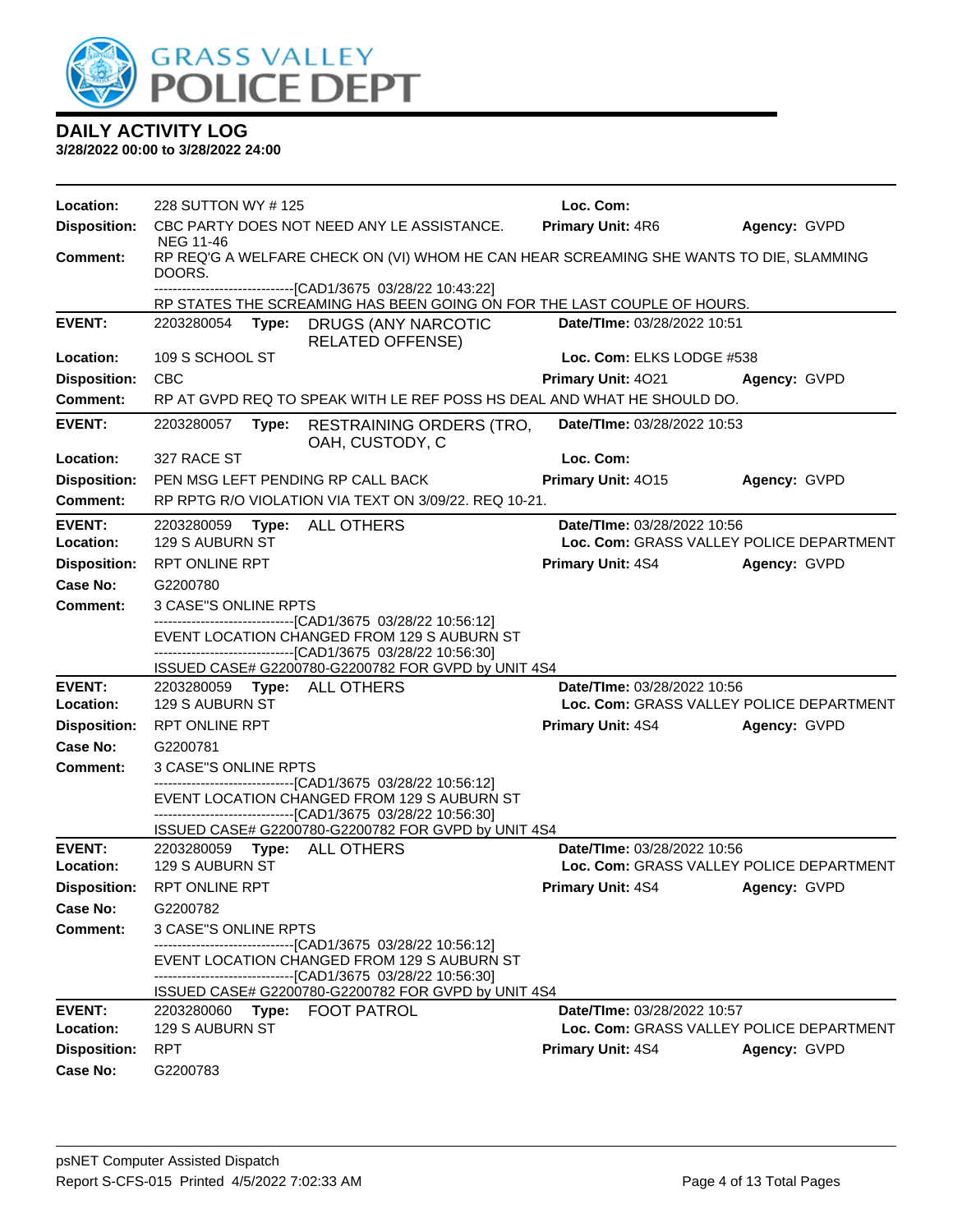

| Comment:                         | <b>FOUND PROPERTY</b>                                                                                                                |                                          |                                           |
|----------------------------------|--------------------------------------------------------------------------------------------------------------------------------------|------------------------------------------|-------------------------------------------|
|                                  | -----------------------[CAD1/3675_03/28/22_10:57:44]<br>EVENT LOCATION CHANGED FROM 129 S AUBURN ST                                  |                                          |                                           |
|                                  | -------------------------------[CAD1/3675 03/28/22 10:57:51]                                                                         |                                          |                                           |
|                                  | ISSUED CASE# G2200783 FOR AGENCY GVPD by UNIT 4S4                                                                                    |                                          |                                           |
| <b>EVENT:</b>                    | 2203280061 Type: PUBLIC RELATION CONTACT<br>129 S AUBURN ST                                                                          | Date/TIme: 03/28/2022 10:58              |                                           |
| Location:<br><b>Disposition:</b> | <b>CBC</b>                                                                                                                           |                                          | Loc. Com: GRASS VALLEY POLICE DEPARTMENT  |
|                                  | RP REQ LE CTC IN LOBBY REF DRIVING WITHOUT REGISTRATION                                                                              | <b>Primary Unit: 4R6</b>                 | Agency: GVPD                              |
| Comment:                         |                                                                                                                                      |                                          |                                           |
| <b>EVENT:</b><br>Location:       | 2203280062<br><b>Type: SUBJECT STOP</b><br><b>111 WE MCKNIGHT WY</b>                                                                 | Date/TIme: 03/28/2022 11:02<br>Loc. Com: |                                           |
| <b>Disposition:</b>              | CBC 98T                                                                                                                              | Primary Unit: 4017                       | Agency: GVPD                              |
| <b>Comment:</b>                  | --------------------------------[CAD1/3675 03/28/22 11:03:14]                                                                        |                                          |                                           |
|                                  | EVENT LOCATION CHANGED FROM 111 W MAIN ST                                                                                            |                                          |                                           |
| <b>EVENT:</b>                    | Type: SUBJECT STOP<br>2203280066                                                                                                     | Date/TIme: 03/28/2022 11:19              |                                           |
| Location:                        | WE MCKNIGHT WY/FREEMAN LN                                                                                                            | Loc. Com:                                |                                           |
| <b>Disposition:</b>              | CBC 98T                                                                                                                              | Primary Unit: 4017                       | Agency: GVPD                              |
| <b>Comment:</b>                  | OW <sub>1</sub>                                                                                                                      |                                          |                                           |
|                                  | -------------------------------[CAD1/3675 03/28/22 11:20:05]<br>EVENT LOCATION CHANGED FROM MCKNIGHT / FREEMAN                       |                                          |                                           |
| <b>EVENT:</b>                    | 2203280068<br>Type:<br>THEFT (GRAND, PETTY, FROM<br><b>MERCHANT)</b>                                                                 | Date/TIme: 03/28/2022 11:21              |                                           |
| Location:                        | 682 FREEMAN LN                                                                                                                       | Loc. Com: FAMOUS FOOTWEAR                |                                           |
| <b>Disposition:</b>              | ARA 459.5PC                                                                                                                          | Primary Unit: 4015                       | Agency: GVPD                              |
| Case No:                         | G2200785                                                                                                                             |                                          |                                           |
|                                  |                                                                                                                                      |                                          |                                           |
| Comment:                         | EMPLOYEE RPTG XRAY W/BLN HAIR LSW BLK JACKET, BLK PANTS STOLE BLK SHOES, BACKPACK                                                    |                                          |                                           |
|                                  | WHI/ROSE GOLD, PAIR OF NIKES, PAIR OF ADIDAS. POSS A SECOND BACKPACK. JUST OCC'D                                                     |                                          |                                           |
|                                  | XRAY LS WALKING TWD JAMBA JUICE                                                                                                      |                                          |                                           |
|                                  | -------------------------------[CAD1/3675 03/28/22 12:01:14]                                                                         |                                          |                                           |
|                                  | ISSUED CASE# G2200785 FOR AGENCY GVPD by UNIT 4O15                                                                                   |                                          |                                           |
| <b>EVENT:</b>                    | 2203280077 Type: COMMUNITY POLICING<br><b>ACTION</b>                                                                                 | Date/TIme: 03/28/2022 11:45              |                                           |
| Location:                        | 111 W MCKNIGHT WY                                                                                                                    | Loc. Com: KMART                          |                                           |
| <b>Disposition:</b>              | <b>CBC</b>                                                                                                                           | Primary Unit: 4017                       | Agency: GVPD                              |
| <b>Comment:</b>                  | -------------------------------[CAD1/3675 03/28/22 11:45:33]                                                                         |                                          |                                           |
|                                  | EVENT LOCATION CHANGED FROM 111 W MCKNIGHT WY                                                                                        |                                          |                                           |
| <b>EVENT:</b>                    | 2203280084<br>Type: ORDINANCES                                                                                                       | Date/TIme: 03/28/2022 12:13              |                                           |
| Location:                        | (COUNTY/MUNICIPAL)<br><b>131 OLYMPIA PARK RD</b>                                                                                     | Loc. Com: BRUNSWICK VETERINARY CLINIC    |                                           |
| <b>Disposition:</b>              | CBC 98T                                                                                                                              | Primary Unit: 4017                       | Agency: GVPD                              |
| <b>Comment:</b>                  | RP RPT'G MALE TRANSIENT SLEEPING IFO THE BUSINESS. RP REQ'G SUBJ BE MOVED ALONG.                                                     |                                          |                                           |
|                                  |                                                                                                                                      |                                          |                                           |
|                                  | MALE SUBJ COVERED IN A WHITE BLANKET                                                                                                 |                                          |                                           |
| <b>EVENT:</b>                    | 2203280085<br>Type:<br>ANIMALS (ABUSE, LOOSE,                                                                                        | <b>Date/Time: 03/28/2022 12:25</b>       |                                           |
| Location:                        | FOUND, INJURED)<br>556 FREEMAN LN # B                                                                                                |                                          | Loc. Com: GRASS VALLEY ANIMAL CONTROL 530 |
|                                  |                                                                                                                                      | 477 4630                                 |                                           |
| <b>Disposition:</b>              | <b>CBC</b>                                                                                                                           | Primary Unit: 4Z32                       | Agency: GVPD                              |
| <b>Comment:</b><br><b>EVENT:</b> | RP REQ TC AT LISTED TO TALK ABOUT GETTING HIS DOG BACK. HALF PIT/BLK LAB NAMED "MARIO"<br>2203280087<br>Type:<br><b>SUBJECT STOP</b> | Date/TIme: 03/28/2022 12:31              |                                           |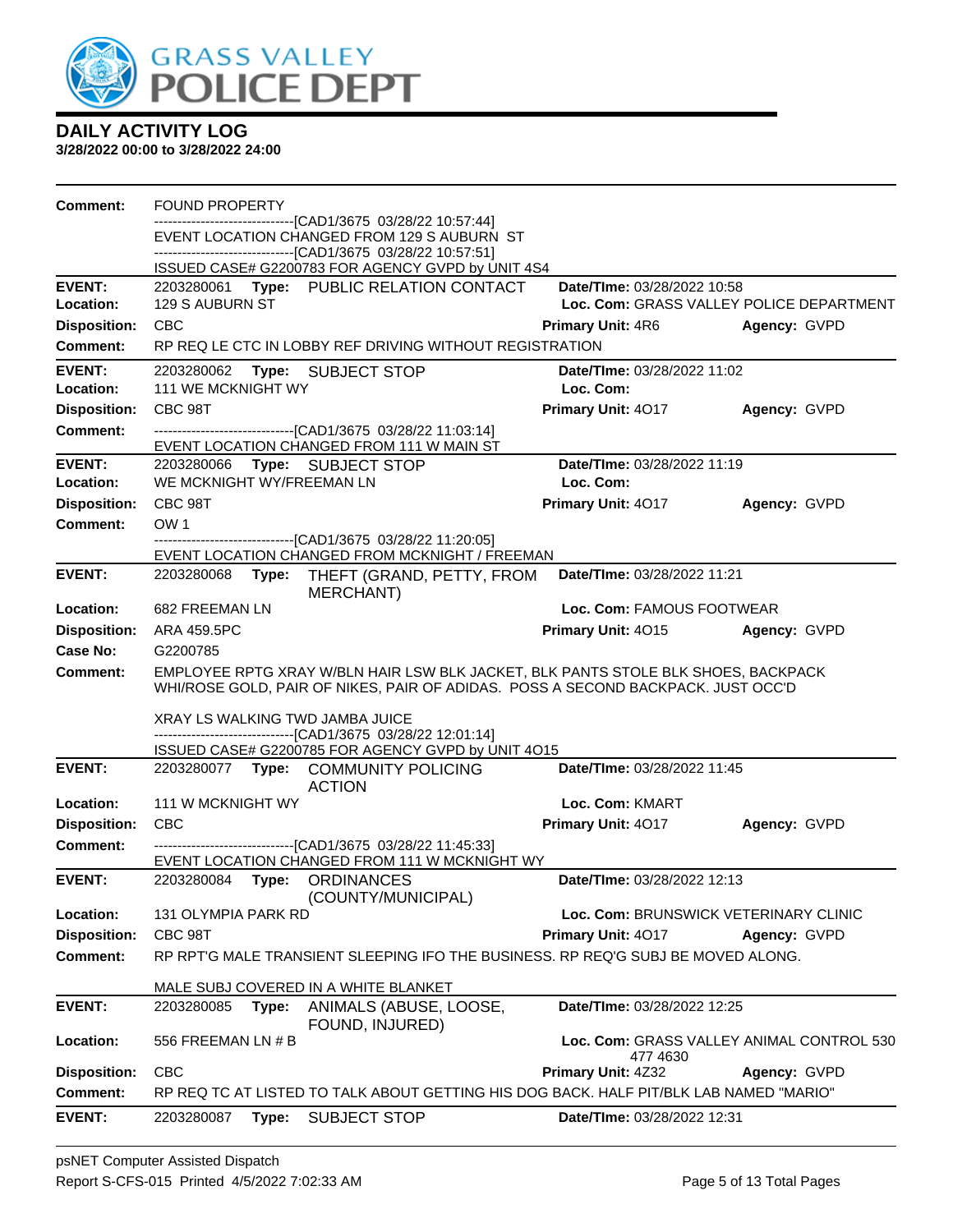

| Location:           | 131 OLYMPIA PARK RD        |                                                                                                                                                                                                                  |                                    | Loc. Com: BRUNSWICK VETERINARY CLINIC |
|---------------------|----------------------------|------------------------------------------------------------------------------------------------------------------------------------------------------------------------------------------------------------------|------------------------------------|---------------------------------------|
| <b>Disposition:</b> | CBC 98T                    |                                                                                                                                                                                                                  | Primary Unit: 4017                 | Agency: GVPD                          |
| <b>Comment:</b>     |                            | ---------------------------------[CAD1/3675 03/28/22 12:31:51]<br>EVENT LOCATION CHANGED FROM 131 OLYMPIA PARK                                                                                                   |                                    |                                       |
| <b>EVENT:</b>       |                            | 2203280089 Type: COMMUNITY POLICING<br><b>ACTION</b>                                                                                                                                                             | Date/TIme: 03/28/2022 12:41        |                                       |
| <b>Disposition:</b> | CBC 98T                    |                                                                                                                                                                                                                  | Primary Unit: 4017                 | Agency: GVPD                          |
| <b>Comment:</b>     |                            |                                                                                                                                                                                                                  |                                    |                                       |
| <b>EVENT:</b>       | 2203280090                 | Type: DISTURBANCE (NOISE,<br>MUSIC, VERBAL, BARKI                                                                                                                                                                | Date/TIme: 03/28/2022 12:44        |                                       |
| Location:           | 2001 NEVADA CITY HY        |                                                                                                                                                                                                                  | Loc. Com: SPEEDWAY                 |                                       |
| <b>Disposition:</b> | <b>HBD</b>                 |                                                                                                                                                                                                                  | <b>Primary Unit:</b>               | Agency: GVPD                          |
| <b>Comment:</b>     | ***** EVENT CLOSED BY CAD3 | 911 EMPLOYEE RPTG 415V BTWN MALE AND FEMALE HEADED TWD DOLLAR GENERAL. RP ADV THE MALE<br>IS GETTING PICKED UP AND XRAY IS LEAVING. NEG LE NEED                                                                  |                                    |                                       |
| <b>EVENT:</b>       |                            | 2203280092 Type: 911 UNKNOWN<br>(HANGUPS, ABAN'S)                                                                                                                                                                | <b>Date/Time: 03/28/2022 12:54</b> |                                       |
| Location:           |                            | LAT: 39.22060600 LONG: -121.062072                                                                                                                                                                               | Loc. Com:                          |                                       |
| <b>Disposition:</b> | INF LOG PER 4015           |                                                                                                                                                                                                                  | <b>Primary Unit:</b>               | Agency: GVPD                          |
| <b>Comment:</b>     |                            | 911 OPEN LINE / LAUGHTER HEARD / PHASE 2 16 METERS 90%.                                                                                                                                                          |                                    |                                       |
|                     | UNABLE TO LEAVE A MSG      | -------------------------------[CAD1/3675 03/28/22 12:55:32]                                                                                                                                                     |                                    |                                       |
|                     |                            | -------------------------------[CAD3/4074 03/28/22 13:04:14]                                                                                                                                                     |                                    |                                       |
|                     | <b>NEG HIST W/NUMBER</b>   | ***** EVENT CLOSED BY CAD3 WITH COMMENT-LOG PER 4015                                                                                                                                                             |                                    |                                       |
| <b>EVENT:</b>       |                            | 2203280095 Type: SUSPICIOUS CIRCUMSTANCE                                                                                                                                                                         | Date/TIme: 03/28/2022 13:02        |                                       |
|                     |                            | (VEHICLE, PERSON                                                                                                                                                                                                 |                                    |                                       |
| Location:           | WE MAIN ST/FOREST GLADE CR |                                                                                                                                                                                                                  | Loc. Com:                          |                                       |
| <b>Disposition:</b> | <b>GOA</b>                 |                                                                                                                                                                                                                  | <b>Primary Unit: 405</b>           | Agency: GVPD                          |
| <b>Comment:</b>     |                            | RP RPT'G A SUSP WMA BLK PNTS NO SHIRT W/ A CORD W/ A TOOL ON THE END SWINGING IT AROUND. RP                                                                                                                      |                                    |                                       |
|                     |                            | STATES THE SUBJ HAD A STRANGE LOOK ON HIS FACE AND WAS WALKING IN AN AGGRESSIVE MANNER.<br>RP STATES SUBJ WALKING TOWARDS THE SCHOOL.                                                                            |                                    |                                       |
| <b>EVENT:</b>       |                            | 2203280099 Type: GRAND THEFT AUTO                                                                                                                                                                                | Date/TIme: 03/28/2022 13:23        |                                       |
| Location:           |                            | NEVADA CITY HY/BANNER LAVA CAP RD                                                                                                                                                                                | Loc. Com:                          |                                       |
| <b>Disposition:</b> | ARA                        |                                                                                                                                                                                                                  | Primary Unit: 4K19                 | Agency: GVPD                          |
| Case No:            | G2200786                   |                                                                                                                                                                                                                  |                                    |                                       |
| Comment:            | AREA CHECK FOR 10851       |                                                                                                                                                                                                                  |                                    |                                       |
|                     |                            | --------------------------------[CAD3/4074_03/28/22 13:25:38]<br>EVENT LOCATION CHANGED FROM NEVADA CTY HY/BANNER<br>----------------------------[CAD1/3675_03/28/22_13:42:32]                                   |                                    |                                       |
|                     | CONFIRMED W/ BUTTE CO      | -------------------------------[CAD1/3675 03/28/22 13:43:36]                                                                                                                                                     |                                    |                                       |
|                     | NCPD EVENT 2203280100      |                                                                                                                                                                                                                  |                                    |                                       |
|                     |                            | ------------------------------[CAD1/3675 03/28/22 14:06:30]<br>TOW ASSIGNED-GOLD COUNTRY TOW, 1025 IDAHO MARYLAND DR, GRASS VALLEY, 5309555653,<br>--------------------------------[CAD1/3675 03/28/22 14:06:37] |                                    |                                       |
|                     | ETA 10MIN                  |                                                                                                                                                                                                                  |                                    |                                       |
|                     |                            | -------------------------------[CAD3/4074 03/28/22 14:07:50]<br>ISSUED CASE# G2200786 FOR AGENCY GVPD by UNIT 4K19<br>------------------------------[4K19/MDT 03/28/22 14:44]                                    |                                    |                                       |
|                     |                            | AR ARRESTED AND BOOKED FOR 496D(A) PC AND 11377(A) HS<br>-------------------------------[CAD3/4074 03/28/22 14:56:25]                                                                                            |                                    |                                       |
|                     | LOCATE PLACED              |                                                                                                                                                                                                                  |                                    |                                       |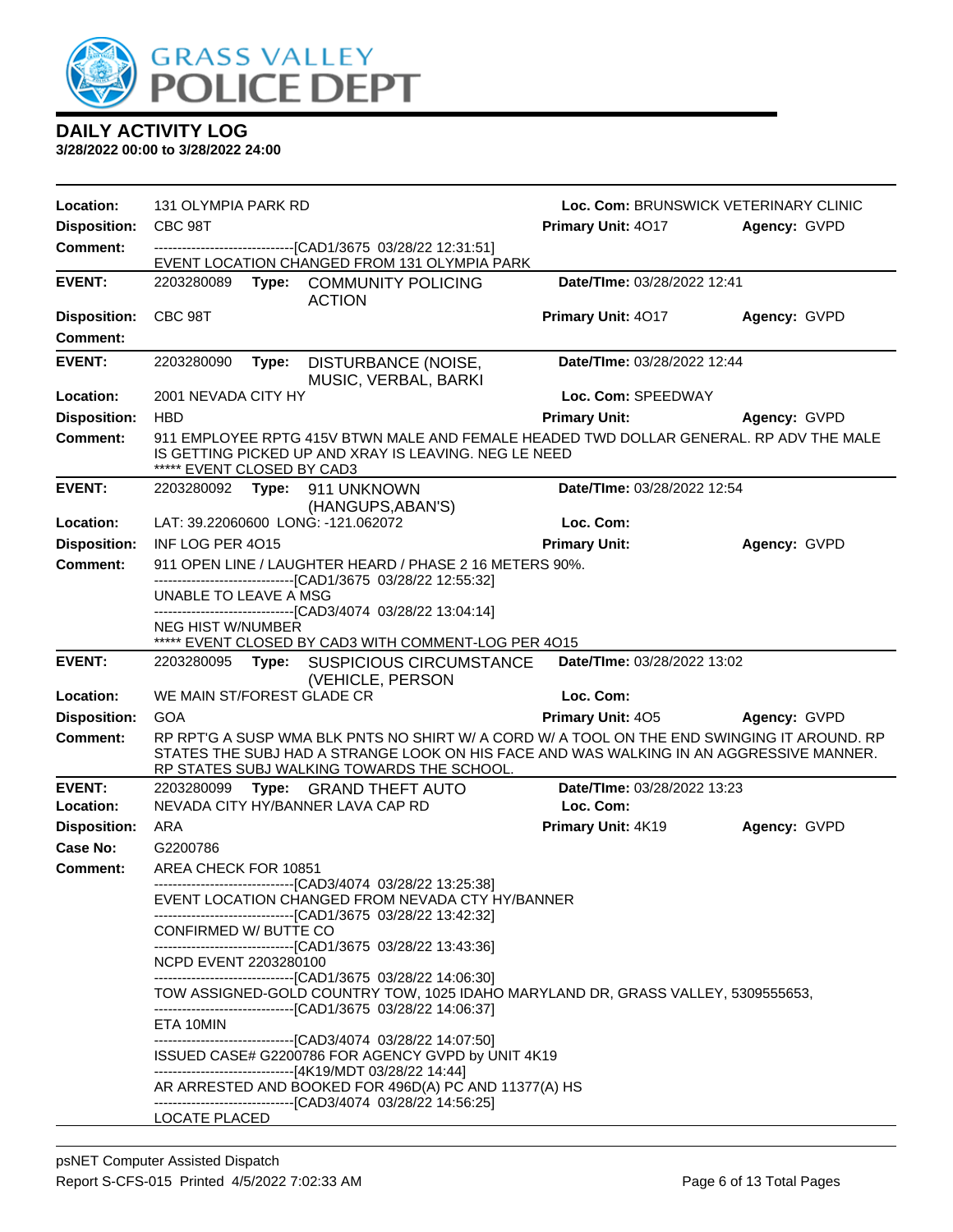

| <b>EVENT:</b>       | 2203280104                 | Type: | <b>ORDINANCES</b><br>(COUNTY/MUNICIPAL)                                                                                                                                         | <b>Date/Time: 03/28/2022 13:54</b> |              |
|---------------------|----------------------------|-------|---------------------------------------------------------------------------------------------------------------------------------------------------------------------------------|------------------------------------|--------------|
| Location:           | SUTTON WY/OLYMPIA PARK RD  |       |                                                                                                                                                                                 | Loc. Com:                          |              |
| <b>Disposition:</b> | <b>INF</b>                 |       |                                                                                                                                                                                 | Primary Unit: 4023                 | Agency: GVPD |
| <b>Comment:</b>     |                            |       | WMA BIG BLU PONCHO W/ CARDBOARD SIGN PANHANDLING                                                                                                                                |                                    |              |
| <b>EVENT:</b>       | 2203280107                 | Type: | 911 UNKNOWN                                                                                                                                                                     | Date/TIme: 03/28/2022 13:58        |              |
| Location:           |                            |       | (HANGUPS, ABAN'S)<br>LAT: 39.20055400 LONG: -121.056793                                                                                                                         | Loc. Com:                          |              |
| <b>Disposition:</b> | <b>HBD NEG CB RECEIVED</b> |       |                                                                                                                                                                                 | <b>Primary Unit:</b>               | Agency: GVPD |
| <b>Comment:</b>     | 911 HANG UP                |       |                                                                                                                                                                                 |                                    |              |
|                     |                            |       | ----------------[CAD1/3675_03/28/22 13:59:21]                                                                                                                                   |                                    |              |
|                     | ADDITIONAL 911 HANG UP     |       |                                                                                                                                                                                 |                                    |              |
|                     | <b>NEG HIST W/NUMBER</b>   |       | -------------------------------[CAD3/4074_03/28/22 14:12:37]                                                                                                                    |                                    |              |
|                     |                            |       | -------------------------------[CAD1/3675 03/28/22 14:13:27]                                                                                                                    |                                    |              |
|                     | MSG LFT.                   |       | ***** EVENT CLOSED BY CAD3 WITH COMMENT-NEG CB RECEIVED                                                                                                                         |                                    |              |
| <b>EVENT:</b>       |                            |       | 2203280116 Type: ORDINANCES                                                                                                                                                     | Date/TIme: 03/28/2022 14:38        |              |
|                     |                            |       | (COUNTY/MUNICIPAL)                                                                                                                                                              |                                    |              |
| Location:           | SUTTON WY/OLYMPIA PARK RD  |       |                                                                                                                                                                                 | Loc. Com:                          |              |
| <b>Disposition:</b> | GOA                        |       |                                                                                                                                                                                 | <b>Primary Unit: 4017</b>          | Agency: GVPD |
| Comment:            |                            |       | RP RPTG GROUP OF TRASIENTS PANHANDLING ASSOC W/2 VEHS.                                                                                                                          |                                    |              |
| <b>EVENT:</b>       | 2203280118                 | Type: | <b>SUSPICIOUS</b><br>CIRCUMSTANCE/VEHICLE,                                                                                                                                      | Date/TIme: 03/28/2022 14:38        |              |
| Location:           | <b>BANK ST/HANSEN WY</b>   |       | <b>PERSON</b>                                                                                                                                                                   | Loc. Com:                          |              |
| <b>Disposition:</b> | <b>HBD</b>                 |       |                                                                                                                                                                                 | <b>Primary Unit:</b>               | Agency: GVPD |
| <b>Comment:</b>     |                            |       | 911 RPT'G A HOMELESS MALE SUBJ APPEARED HE WAS GOING TO BOTHER AN ELDERLY MALE WALKING IN                                                                                       |                                    |              |
|                     |                            |       | THE AREA. RP STATES THAT NO RESPONSE IS NEEDED THE ELDERLY MALE WENT THE OTHER WAY.                                                                                             |                                    |              |
| <b>EVENT:</b>       | 2203280119                 |       | Type: WELFARE CHECK                                                                                                                                                             | <b>Date/Time: 03/28/2022 14:41</b> |              |
| Location:           | <b>TINLOY ST/BANK ST</b>   |       |                                                                                                                                                                                 | Loc. Com: BUS STOP                 |              |
| <b>Disposition:</b> | <b>CBC</b>                 |       |                                                                                                                                                                                 | <b>Primary Unit: 405</b>           | Agency: GVPD |
| Comment:            | <b>AGGRESSION</b>          |       | RP AT GVPD CALLING TO REQ WEL CHECK ON TRANSIENT AT BUS STOP. RP ADV THERE WAS AN<br>ALTERCATION WHERE VI TRIED TO HIT SOMEONE AND RP. OCC'D 5-10 AGO. RP REQ WEL CHECK FOR HER |                                    |              |
|                     | WFA LSW PINK COAT          |       |                                                                                                                                                                                 |                                    |              |
| <b>EVENT:</b>       |                            |       | 2203280123 Type: SUSPICIOUS CIRCUMSTANCE<br>(VEHICLE, PERSON                                                                                                                    | Date/TIme: 03/28/2022 14:49        |              |
| Location:           | 2100 NEVADA CITY HY        |       |                                                                                                                                                                                 | Loc. Com: FIRST US COMMUNITY BANK  |              |
| <b>Disposition:</b> | <b>CBC</b>                 |       |                                                                                                                                                                                 | Primary Unit: 4023                 | Agency: GVPD |
| <b>Comment:</b>     |                            |       | RP RPT'G WMA 6'2 UNK CLOTHING CARRYING A BACKPACK WAS WALKING BY THE DOORS AND<br>BRANDISHING A LARGER KNIFE SCREAMING. RP STATES SUBJ WAS LAST SEEN 5 AGO.                     |                                    |              |
| <b>EVENT:</b>       | 2203280124                 | Type: | <b>ORDINANCES</b><br>(COUNTY/MUNICIPAL)                                                                                                                                         | Date/TIme: 03/28/2022 14:53        |              |
| Location:           | 105 NEAL ST                |       |                                                                                                                                                                                 | Loc. Com: SAFEWAY                  |              |
| <b>Disposition:</b> | INF LOG PER 4015           |       |                                                                                                                                                                                 | <b>Primary Unit:</b>               | Agency: GVPD |
| <b>Comment:</b>     |                            |       | OLDER WMA GRY BEARD BLU/YELLOW RAIN JACKET PANHANDLING AT THE ENTRANCE.<br>EVENT CLOSED BY CAD3 WITH COMMENT-LOG PER 4015                                                       |                                    |              |
| <b>EVENT:</b>       | 2203280127                 | Type: | THEFT (GRAND, PETTY, FROM<br><b>MERCHANT)</b>                                                                                                                                   | Date/TIme: 03/28/2022 15:12        |              |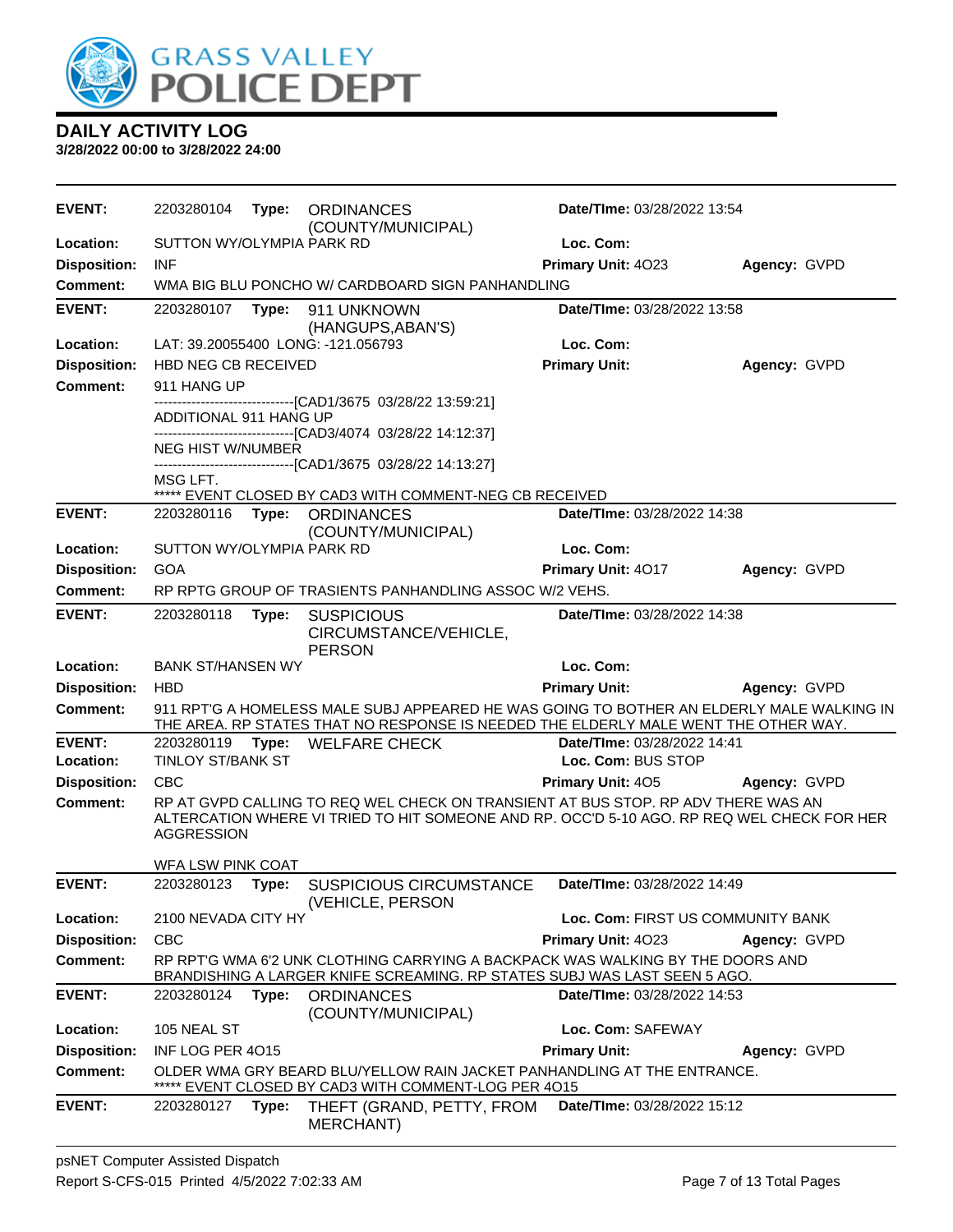

| Location:                              | 114 STEWART ST # 2                                                                                                                                                          |                               | Loc. Com:                                |              |
|----------------------------------------|-----------------------------------------------------------------------------------------------------------------------------------------------------------------------------|-------------------------------|------------------------------------------|--------------|
| <b>Disposition:</b>                    | <b>CBC</b>                                                                                                                                                                  |                               | Primary Unit: 4021                       | Agency: GVPD |
| <b>Comment:</b>                        | RP REQ'G A 10-21 REF THEFT OF ID CARD FROM UNLOCKED VEH.<br>RP BELIEVES SOMEONE HAD SELPT IN THE VEH OVERNIGHT.<br>-------------------------------[4O21/MDT 03/28/22 15:30] |                               |                                          |              |
|                                        | RP WAS JUST CALLING TO REPORT HIS CARD MISSING, UNKNOWN LAST TIME HE HAD IT AND WASNT<br>POSITIVE IT WAS STOLEN. DOCUMENTATION FOR NOW                                      |                               |                                          |              |
| <b>EVENT:</b>                          | 2203280128 Type: SUBJECT STOP                                                                                                                                               |                               | Date/TIme: 03/28/2022 15:17              |              |
| Location:                              | 276 GATES PL                                                                                                                                                                |                               | Loc. Com:                                |              |
| <b>Disposition:</b>                    | CBC 98T                                                                                                                                                                     |                               | <b>Primary Unit: 4017</b>                | Agency: GVPD |
| <b>Comment:</b>                        | OW <sub>1</sub>                                                                                                                                                             |                               |                                          |              |
|                                        | -------------------------------[CAD3/4074_03/28/22 15:17:39]<br>EVENT LOCATION CHANGED FROM 276 GATES                                                                       |                               |                                          |              |
| <b>EVENT:</b>                          | 2203280129 Type: ABANDONED VEHICLES                                                                                                                                         |                               | Date/TIme: 03/28/2022 15:18              |              |
| Location:                              | 800 BLK FREEMAN LN                                                                                                                                                          |                               | Loc. Com:                                |              |
| <b>Disposition:</b>                    | <b>RPT</b>                                                                                                                                                                  |                               | <b>Primary Unit: 405</b>                 | Agency: GVPD |
| Case No:                               | G2200787                                                                                                                                                                    |                               |                                          |              |
| <b>Comment:</b>                        | TRAILER IN POOR CONDITION, NO PLATE                                                                                                                                         |                               |                                          |              |
|                                        | -------------------------------[CAD1/3675 03/28/22 15:21:34]<br>TOW ASSIGNED-MMM TOWING, 647 E MAIN ST, GRASS VALLEY, 5302733180,                                           |                               |                                          |              |
|                                        | -------------------------------[CAD1/3675 03/28/22 15:21:51]                                                                                                                |                               |                                          |              |
|                                        | 15-20 ETA                                                                                                                                                                   |                               |                                          |              |
|                                        | -------------------------------[CAD3/4074 03/28/22 15:22:18]<br>ISSUED CASE# G2200787 FOR AGENCY GVPD by UNIT 4O5                                                           |                               |                                          |              |
| <b>EVENT:</b>                          | 2203280130 Type: DISTURBANCE (NOISE,                                                                                                                                        | MUSIC, VERBAL, BARKI          | Date/TIme: 03/28/2022 15:23              |              |
| Location:                              | 244 DORSEY DR #58                                                                                                                                                           |                               | Loc. Com:                                |              |
| <b>Disposition:</b>                    | <b>CBC PER 4015</b>                                                                                                                                                         |                               | <b>Primary Unit:</b>                     | Agency: GVPD |
| Comment:                               | RP REQ 10-21 REF HANDICAP BUS DRIVER HAVING MH ISSUES AND HARASSING HIM.                                                                                                    |                               |                                          |              |
|                                        | RP ADV HE ALREADY REPORTED THIS AND BEHAVIOR IS GETTING WORSE. RP ADV HE FEARS FOR HIS LIFE<br>***** EVENT CLOSED BY CAD3 WITH COMMENT-PER 4015                             |                               |                                          |              |
| <b>EVENT:</b>                          | 2203280131                                                                                                                                                                  | Type: ASSAULTS, BATTERY (415) | Date/TIme: 03/28/2022 15:26              |              |
| Location:                              | PHYSICAL)<br>10837 ROUGH & READY HIGHWAY                                                                                                                                    |                               | Loc. Com: LYMAN GILMORE SCHOOL           |              |
| <b>Disposition:</b>                    | <b>RPT</b>                                                                                                                                                                  |                               | <b>Primary Unit: 4021</b>                | Agency: GVPD |
| Case No:                               | G2200788                                                                                                                                                                    |                               |                                          |              |
| Comment:                               | RP REQ'G A 10-21 REF HER JUV BEING ASSAULTED DAILY.                                                                                                                         |                               |                                          |              |
|                                        | ------------------------------[CAD3/4074 03/28/22 16:04:33]                                                                                                                 |                               |                                          |              |
|                                        | ISSUED CASE# G2200788 FOR AGENCY GVPD by UNIT 4O21                                                                                                                          |                               |                                          |              |
| <b>EVENT:</b>                          | 2203280133<br>Type:<br><b>FOLLOWUP</b>                                                                                                                                      |                               | Date/TIme: 03/28/2022 15:29              |              |
| Location:                              | 129 S AUBURN ST                                                                                                                                                             |                               | Loc. Com: GRASS VALLEY POLICE DEPARTMENT |              |
| <b>Disposition:</b><br><b>Comment:</b> |                                                                                                                                                                             |                               | Primary Unit: 4023                       | Agency: GVPD |
|                                        | REF CASE 648<br>--------------------------[CAD3/4074_03/28/22 15:29:48]                                                                                                     |                               |                                          |              |
|                                        | EVENT LOCATION CHANGED FROM GVPD                                                                                                                                            |                               |                                          |              |
| <b>EVENT:</b>                          | 2203280136<br>Type: 911 UNKNOWN                                                                                                                                             | (HANGUPS, ABAN'S)             | Date/TIme: 03/28/2022 15:50              |              |
| Location:                              | 1081 SLATE CREEK RD                                                                                                                                                         |                               | Loc. Com:                                |              |
| <b>Disposition:</b>                    | <b>HBD</b>                                                                                                                                                                  |                               | <b>Primary Unit:</b>                     | Agency: GVPD |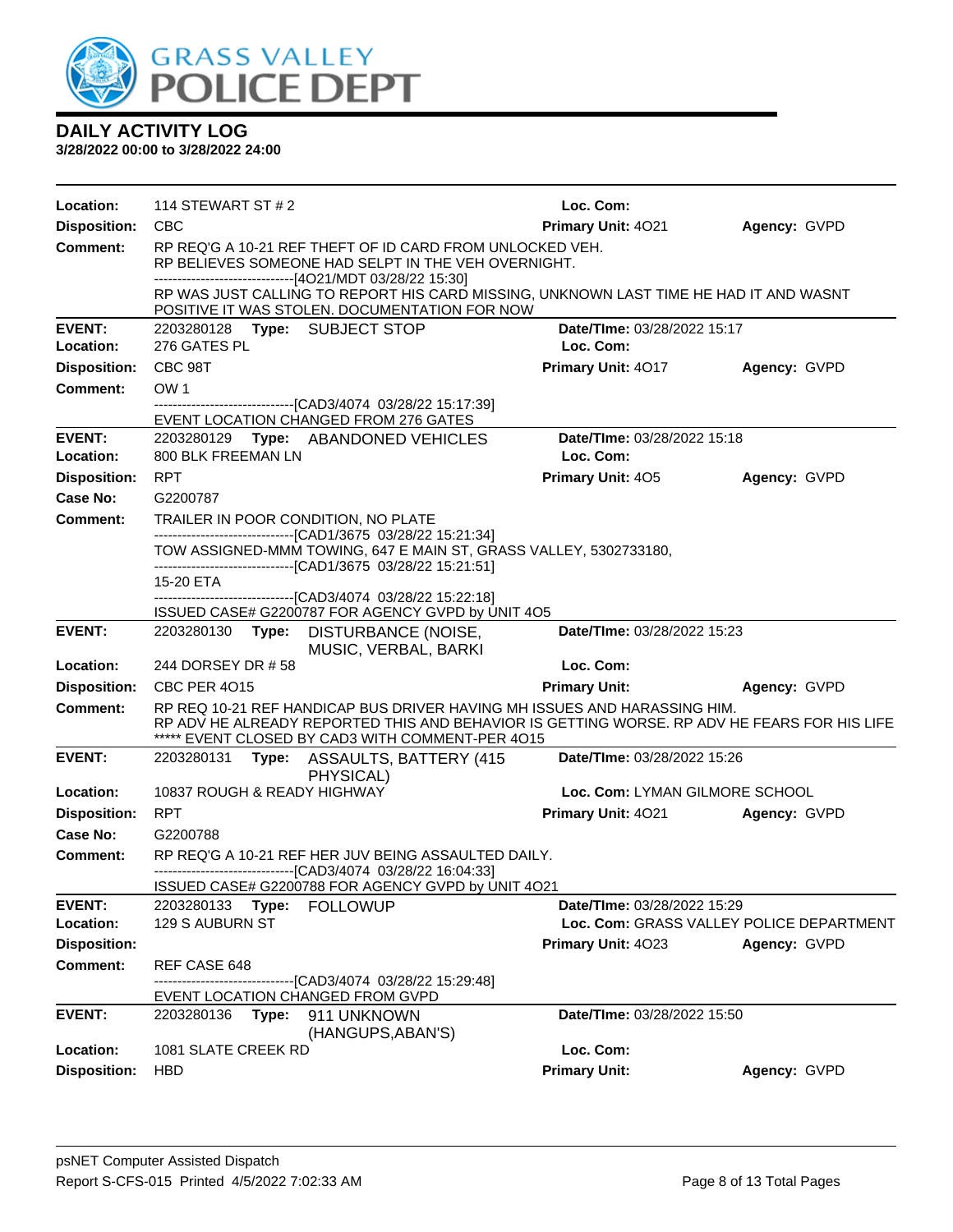

| <b>Comment:</b>            | 911 ABANDONED                                                  |                                                                                                                                             |                                                                         |              |
|----------------------------|----------------------------------------------------------------|---------------------------------------------------------------------------------------------------------------------------------------------|-------------------------------------------------------------------------|--------------|
|                            |                                                                | -------------------------------[CAD1/3675_03/28/22 15:51:48]<br>EVENT LOCATION CHANGED FROM LAT: 39.23367400 LONG: -121.055935 GRASS VALLEY |                                                                         |              |
|                            |                                                                | -------------------------------[CAD1/3675 03/28/22 15:52:00]                                                                                |                                                                         |              |
|                            | MISDIAL ON CALL BACK BY A CHILD.<br>***** EVENT CLOSED BY CAD1 |                                                                                                                                             |                                                                         |              |
| <b>EVENT:</b>              |                                                                |                                                                                                                                             | Date/TIme: 03/28/2022 15:51                                             |              |
| Location:                  | 530 FREEMAN LN                                                 |                                                                                                                                             | Loc. Com: AT&T MAINT YARD                                               |              |
| <b>Disposition:</b>        | CBC                                                            |                                                                                                                                             | Primary Unit: 4015                                                      | Agency: GVPD |
| <b>Comment:</b>            |                                                                | EVENT LOCATION CHANGED FROM 530 FREEMAN LANE                                                                                                |                                                                         |              |
| <b>EVENT:</b>              |                                                                | 2203280139 Type: PUBLIC RELATION CONTACT                                                                                                    | Date/TIme: 03/28/2022 15:57                                             |              |
| Location:                  | 1262 SUTTON WY                                                 |                                                                                                                                             | Loc. Com: HOSPITALITY HOUSE 530 271 7144                                |              |
| <b>Disposition:</b>        | FI 98T, ALL CLEARED                                            |                                                                                                                                             | <b>Primary Unit: 4017</b>                                               | Agency: GVPD |
| <b>Comment:</b>            | <b>CLEARANCE X2.</b>                                           |                                                                                                                                             |                                                                         |              |
| <b>EVENT:</b>              | 2203280140<br>Type:                                            | THEFT (GRAND, PETTY, FROM<br><b>MERCHANT)</b>                                                                                               | Date/TIme: 03/28/2022 16:00                                             |              |
| Location:                  | 616 SUTTON WY                                                  |                                                                                                                                             | Loc. Com: GRASS VALLEY GROCERY OUTLET                                   |              |
| <b>Disposition:</b>        | <b>RPT</b>                                                     |                                                                                                                                             | <b>Primary Unit:</b>                                                    | Agency: GVPD |
| Case No:                   | G2200790                                                       |                                                                                                                                             |                                                                         |              |
| Comment:                   |                                                                | RP REQ'G PERSONAL CONTACT REF THEFT OF HER WALLET.                                                                                          |                                                                         |              |
|                            |                                                                | -------------------------------[CAD3/4074 03/28/22 16:28:14]<br>ISSUED CASE# G2200790 FOR AGENCY GVPD by UNIT 4O15                          |                                                                         |              |
| <b>EVENT:</b>              |                                                                |                                                                                                                                             | Date/TIme: 03/28/2022 16:07                                             |              |
| Location:                  | 1350 EA MAIN ST                                                |                                                                                                                                             | Loc. Com: CHAPA DE                                                      |              |
| <b>Disposition:</b>        | <b>ARA</b>                                                     |                                                                                                                                             | Primary Unit: 4K19                                                      | Agency: GVPD |
| <b>Case No:</b>            | G2200789                                                       |                                                                                                                                             |                                                                         |              |
| <b>Comment:</b>            | AREA CHECK FOR 10-12 SUBJ                                      | ------------------------------[CAD3/4074_03/28/22 16:09:05]                                                                                 |                                                                         |              |
|                            |                                                                | EVENT LOCATION CHANGED FROM E MAIN/CHAPA DE                                                                                                 |                                                                         |              |
|                            |                                                                | -------------------------------[CAD3/4074_03/28/22 16:21:18]<br>ISSUED CASE# G2200789 FOR AGENCY GVPD by UNIT 4K19                          |                                                                         |              |
|                            |                                                                | ------------------------------[4K19/MDT 03/28/22 17:05]                                                                                     |                                                                         |              |
|                            |                                                                | AR ARRESTED AND BOOKED ON THE LOCAL WARRANTS                                                                                                |                                                                         |              |
| <b>EVENT:</b><br>Location: | 2203280144 Type: FOLLOWUP<br>129 S AUBURN ST                   |                                                                                                                                             | Date/TIme: 03/28/2022 16:09<br>Loc. Com: GRASS VALLEY POLICE DEPARTMENT |              |
| <b>Disposition:</b>        | <b>CBC</b>                                                     |                                                                                                                                             | <b>Primary Unit: 4023</b>                                               | Agency: GVPD |
| <b>Comment:</b>            |                                                                | ---------------------------------[CAD3/4074 03/28/22 16:10:33]                                                                              |                                                                         |              |
|                            | EVENT LOCATION CHANGED FROM GVPD                               |                                                                                                                                             |                                                                         |              |
| <b>EVENT:</b>              | 2203280145<br>Type:                                            | 911                                                                                                                                         | Date/TIme: 03/28/2022 16:10                                             |              |
| Location:                  | 355 JOERSCHKE DR                                               | UNKNOWN/HANGUPS, ABANS                                                                                                                      | Loc. Com: SPRINGHILL MANOR CONVALESCENT                                 |              |
|                            |                                                                |                                                                                                                                             | <b>HOSPITAL</b>                                                         |              |
| <b>Disposition:</b>        | <b>HBD</b>                                                     |                                                                                                                                             | <b>Primary Unit:</b>                                                    | Agency: GVPD |
| <b>Comment:</b>            | 911 MISDIAL, C4.                                               |                                                                                                                                             |                                                                         |              |
| <b>EVENT:</b>              | 2203280146<br>Type:                                            | <b>TRESPASS</b>                                                                                                                             | Date/TIme: 03/28/2022 16:12                                             |              |
| Location:                  | 541 SUTTON WY                                                  |                                                                                                                                             | Loc. Com: QUIETECH                                                      |              |
| <b>Disposition:</b>        | <b>CBC</b>                                                     |                                                                                                                                             | Primary Unit: 4021                                                      | Agency: GVPD |
| <b>Comment:</b>            | CURRENTLY THERE REQ'G ADVISE.                                  | RP REQ'G A 10-21 REF A SUBJ WHO HAS BEEN PREVIOUSLY TRESPASSED. RP STATES SUBJ IS NOT                                                       |                                                                         |              |
| <b>EVENT:</b>              | 2203280147                                                     | Type: PUBLIC RELATION CONTACT                                                                                                               | <b>Date/Time: 03/28/2022 16:19</b>                                      |              |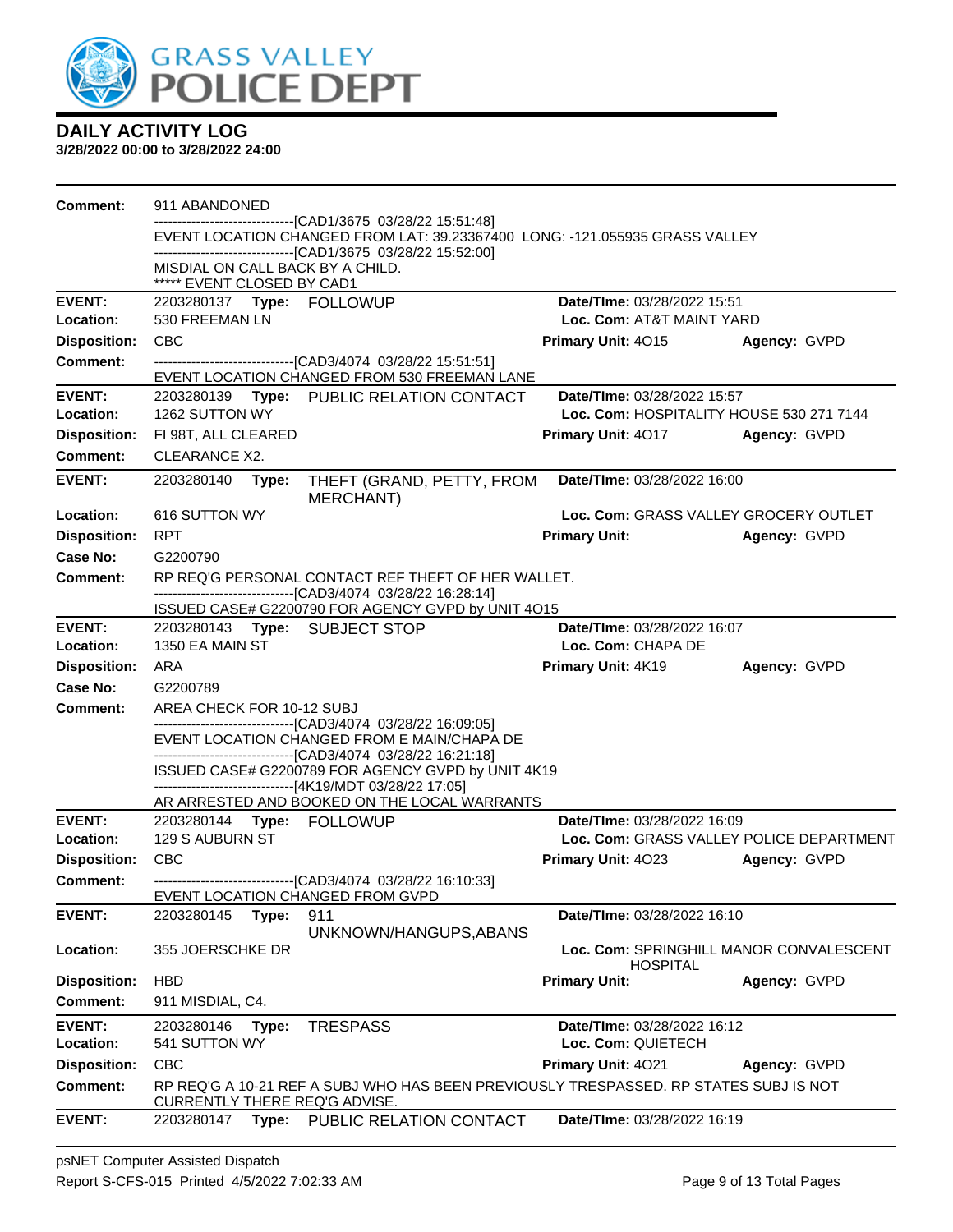

| Location:           | 1262 SUTTON WY                                                                                                                                                                                        | Loc. Com: HOSPITALITY HOUSE 530 271 7144 |              |
|---------------------|-------------------------------------------------------------------------------------------------------------------------------------------------------------------------------------------------------|------------------------------------------|--------------|
| <b>Disposition:</b> | <b>CBC</b>                                                                                                                                                                                            | Primary Unit: 4017                       | Agency: GVPD |
| <b>Comment:</b>     | ADDITIONAL CLEARANCE                                                                                                                                                                                  |                                          |              |
| <b>EVENT:</b>       | 2203280148<br>Type: 911 UNKNOWN<br>(HANGUPS, ABAN'S)                                                                                                                                                  | Date/TIme: 03/28/2022 16:24              |              |
| Location:           | 280 SIERRA COLLEGE DR #120                                                                                                                                                                            | Loc. Com:                                |              |
| <b>Disposition:</b> | INF LOG PER 4015                                                                                                                                                                                      | <b>Primary Unit:</b>                     | Agency: GVPD |
| <b>Comment:</b>     | 911 ABANDONED                                                                                                                                                                                         |                                          |              |
|                     | -------------------------------[CAD1/3675 03/28/22 16:25:08]<br>NEG ANSWER ON CALL BACK.                                                                                                              |                                          |              |
|                     | ------------------------------[CAD3/4074 03/28/22 16:36:04]<br>HIST W/NUMBER IS MOSTLY 911'S<br>***** EVENT CLOSED BY CAD3 WITH COMMENT-LOG PER 4O15                                                  |                                          |              |
| <b>EVENT:</b>       | 2203280152 Type: FOLLOWUP                                                                                                                                                                             | Date/TIme: 03/28/2022 16:32              |              |
| <b>Disposition:</b> | <b>CBC</b>                                                                                                                                                                                            | Primary Unit: 4D16                       | Agency: GVPD |
| Comment:            |                                                                                                                                                                                                       |                                          |              |
| <b>EVENT:</b>       | 2203280157<br>Type: VEHICLE STOP                                                                                                                                                                      | Date/TIme: 03/28/2022 16:56              |              |
| Location:           | PLAZA DR/SUTTON WY                                                                                                                                                                                    | Loc. Com:                                |              |
| <b>Disposition:</b> | <b>CIT</b>                                                                                                                                                                                            | Primary Unit: 4015                       | Agency: GVPD |
| <b>Comment:</b>     | License: 5AHP925                                                                                                                                                                                      |                                          |              |
|                     | ------------------------------[CAD3/4074_03/28/22 17:00:41]<br>EVENT LOCATION CHANGED FROM PLAZA/SUTTON                                                                                               |                                          |              |
| <b>EVENT:</b>       | 2203280158<br>Type: DISTURBANCE (NOISE,<br>MUSIC, VERBAL, BARKI                                                                                                                                       | Date/TIme: 03/28/2022 17:09              |              |
| Location:           | 244 DORSEY DR #37                                                                                                                                                                                     | Loc. Com: SPRINGHILL GARDENS             |              |
| <b>Disposition:</b> | ARA                                                                                                                                                                                                   | <b>Primary Unit: 4023</b>                | Agency: GVPD |
| Case No:            | G2200791                                                                                                                                                                                              |                                          |              |
| <b>Comment:</b>     | 911 RPT'G 415 (SU) SLAMMED (VI)'S HEAD IN THE DOOR AND HAS NOW LOCKED (VI) OUT OF THE<br>RESIDENCE.                                                                                                   |                                          |              |
|                     | ---------------------------[CAD1/3675 03/28/22 17:11:05]<br>415 HEATED VERBAL HEARD IN THE BACKGROUND                                                                                                 |                                          |              |
|                     | ------------------------------[CAD1/3675 03/28/22 17:11:54]                                                                                                                                           |                                          |              |
|                     | (VI) DECLINING MEDICAL<br>-------------------------------[CAD3/4074 03/28/22 17:11:57]                                                                                                                |                                          |              |
|                     | 10-39 CALFIRE TO STAGE                                                                                                                                                                                |                                          |              |
|                     | -------------------------------[CAD1/3675 03/28/22 17:13:02]<br>(SU) IS NOW LOCATED IN THE RESIDENCE, (VI) IS STILL OUTSIDE W/ THE RP.<br>------------------------------[CAD3/4074 03/28/22 17:18:34] |                                          |              |
|                     | 10-39 CALFIRE 1022                                                                                                                                                                                    |                                          |              |
|                     | -------------------[CAD3/4074_03/28/22 17:35:37]<br>ISSUED CASE# G2200791 FOR AGENCY GVPD by UNIT 4O23                                                                                                |                                          |              |
| <b>EVENT:</b>       | Type:<br>ASSAULTS, BATTERY (415<br>2203280161<br>PHYSICAL)                                                                                                                                            | Date/TIme: 03/28/2022 17:18              |              |
| Location:           | 1008 PLAZA DR                                                                                                                                                                                         | Loc. Com: SPEEDWAY                       |              |
| <b>Disposition:</b> | RPT UTL SU HALF                                                                                                                                                                                       | Primary Unit: 405                        | Agency: GVPD |
| <b>Case No:</b>     | G2200792                                                                                                                                                                                              |                                          |              |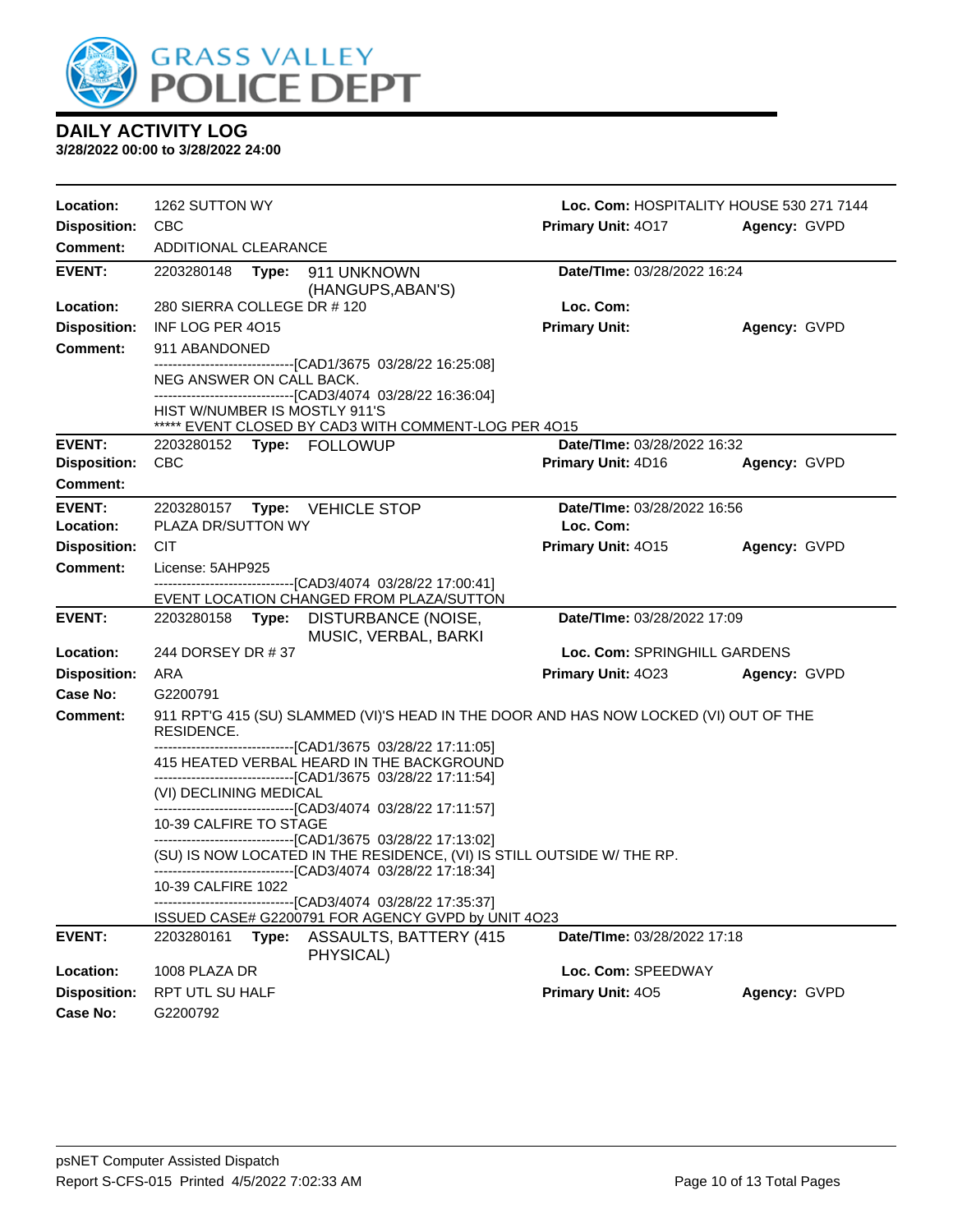

| <b>Comment:</b>     |                                           |       | 911 RPT'G HE'S JUST BEEN ASSAULTED AND ATTEMPTED 211, (SU) TOOK OFF ON FOOT.<br>RP STATES HE'S BLEEDING ALL OVER THE PLACE (SU) HIT HIM SQUARE IN THE NOSE.                                                    |                             |                                     |
|---------------------|-------------------------------------------|-------|----------------------------------------------------------------------------------------------------------------------------------------------------------------------------------------------------------------|-----------------------------|-------------------------------------|
|                     |                                           |       | -------------------------------[CAD1/3675 03/28/22 17:19:36]                                                                                                                                                   |                             |                                     |
|                     |                                           |       | WHEN ASKED FOR RP'S DOB RP HUNG UP THE PHONE.                                                                                                                                                                  |                             |                                     |
|                     | 10-39 CALFIRE                             |       | -------------------------------[CAD1/3675_03/28/22 17:32:54]                                                                                                                                                   |                             |                                     |
|                     |                                           |       | ------------------------------[CAD3/4074_03/28/22 17:46:01]                                                                                                                                                    |                             |                                     |
|                     |                                           |       | ISSUED CASE# G2200792 FOR AGENCY GVPD by UNIT 4O5<br>------------------------------[4O5/MDT 03/28/22 17:52]                                                                                                    |                             |                                     |
|                     |                                           |       | VI REFUSED TRANSPORT AT MY REQUEST TO VERIFY HIS INJURIES. VI SIGNED A CA AGAINST SU AND IS                                                                                                                    |                             |                                     |
|                     | REMAINING ON SCENE.                       |       |                                                                                                                                                                                                                |                             |                                     |
| <b>EVENT:</b>       |                                           |       | 2203280164    Type: 911    UNKNOWN                                                                                                                                                                             | Date/TIme: 03/28/2022 17:39 |                                     |
| Location:           |                                           |       | (HANGUPS, ABAN'S)<br>LAT: 39.23222600 LONG: -121.041237                                                                                                                                                        | Loc. Com:                   |                                     |
| <b>Disposition:</b> | INF LOG PER 4015                          |       |                                                                                                                                                                                                                | <b>Primary Unit:</b>        | Agency: GVPD                        |
| <b>Comment:</b>     | 911 ABANDONED                             |       |                                                                                                                                                                                                                |                             |                                     |
|                     |                                           |       | -------------------------------[CAD1/3675_03/28/22_17:43:12]                                                                                                                                                   |                             |                                     |
|                     | HIST 2019 FOR MEDICAL<br>2017 911 MISDIAL |       |                                                                                                                                                                                                                |                             |                                     |
|                     |                                           |       | ------------------------------[CAD1/3675 03/28/22 17:43:24]                                                                                                                                                    |                             |                                     |
|                     | MSG LEFT.                                 |       |                                                                                                                                                                                                                |                             |                                     |
| <b>EVENT:</b>       |                                           |       | ***** EVENT CLOSED BY CAD3 WITH COMMENT-LOG PER 4015<br>2203280172 Type: ORDINANCES                                                                                                                            | Date/TIme: 03/28/2022 18:38 |                                     |
|                     |                                           |       | (COUNTY/MUNICIPAL)                                                                                                                                                                                             |                             |                                     |
| Location:           | 140 PARK AV                               |       |                                                                                                                                                                                                                |                             | Loc. Com: SILVER SPRINGS SCHOOL     |
| <b>Disposition:</b> | UTL                                       |       |                                                                                                                                                                                                                | <b>Primary Unit: 409</b>    | Agency: GVPD                        |
| <b>Comment:</b>     | <b>FEMALE</b>                             |       | RP RPTG TRANSIENT SLEEPING IN COVERED PARKING BEHIND THE SCHOOL. NO SHOES, UNK IF MALE OR                                                                                                                      |                             |                                     |
| <b>EVENT:</b>       |                                           |       | 2203280174 Type: WELFARE CHECK                                                                                                                                                                                 | Date/TIme: 03/28/2022 18:51 |                                     |
| Location:           | 867 SUTTON WY                             |       |                                                                                                                                                                                                                | Loc. Com: SAFEWAY           |                                     |
| <b>Disposition:</b> | CBC SUBJ DECLINED MEDICAL                 |       |                                                                                                                                                                                                                |                             | Primary Unit: 4022 Agency: GVPD     |
| <b>Comment:</b>     |                                           |       | RP RPTG TRANSIENT MALE LAYING BY SLEEP SHOP SLEEPING AND BLEEDING UNK WHERE BUT DOESNT<br>BELIEVE HE NEEDS MEDICAL. DRK HAIR BLK JKT GRY SHOES<br>-------------------------------[CAD3/4074_03/28/22 18:55:51] |                             |                                     |
|                     | 4O15 ADV                                  |       |                                                                                                                                                                                                                |                             |                                     |
| <b>EVENT:</b>       | 2203280179                                |       | Type: ASSAULTS, BATTERY (415)<br>PHYSICAL)                                                                                                                                                                     | Date/TIme: 03/28/2022 19:11 |                                     |
| Location:           | 396 DORSEY DR                             |       |                                                                                                                                                                                                                |                             | Loc. Com: CRYSTAL RIDGE CARE CENTER |
| <b>Disposition:</b> |                                           |       | CBC EVENT NUMBER PROVIDED//MH                                                                                                                                                                                  | Primary Unit: 4022          | Agency: GVPD                        |
| <b>Comment:</b>     | RELATED//CBC                              |       | RP RPTING COLD ASSAULT BETWEEN 2 PATIENTS, REQ CASE NUMBER ONLY, NO CHARGES, NEG INJURY                                                                                                                        |                             |                                     |
|                     | TOOK PLACE AT 1822.                       |       |                                                                                                                                                                                                                |                             |                                     |
|                     |                                           |       | -------------------------------[CAD4/4132 03/28/22 19:12:13]                                                                                                                                                   |                             |                                     |
|                     | RP REQ 10-21                              |       | -----------------[CAD1/4051_03/28/22 19:16:27]                                                                                                                                                                 |                             |                                     |
|                     | 4022 TO HANDLE WHEN CLEAR                 |       |                                                                                                                                                                                                                |                             |                                     |
| <b>EVENT:</b>       | 2203280184                                | Type: | 911 UNKNOWN<br>(HANGUPS, ABAN'S)                                                                                                                                                                               | Date/TIme: 03/28/2022 19:39 |                                     |
| Location:           | 396 DORSEY DR                             |       |                                                                                                                                                                                                                |                             | Loc. Com: CRYSTAL RIDGE CARE CENTER |
| <b>Disposition:</b> | HBD LOG PER 4022                          |       |                                                                                                                                                                                                                | <b>Primary Unit:</b>        | Agency: GVPD                        |
| <b>Comment:</b>     |                                           |       | 911 ABAND, FAX MACHINE ON CALL BACK<br>***** EVENT CLOSED BY CAD1 WITH COMMENT-LOG PER 4022                                                                                                                    |                             |                                     |
| <b>EVENT:</b>       | 2203280190                                | Type: | ALARMS (SILENT, AUDIBLE,<br><b>COMMERCIAL, RES</b>                                                                                                                                                             | Date/TIme: 03/28/2022 20:17 |                                     |
|                     |                                           |       |                                                                                                                                                                                                                |                             |                                     |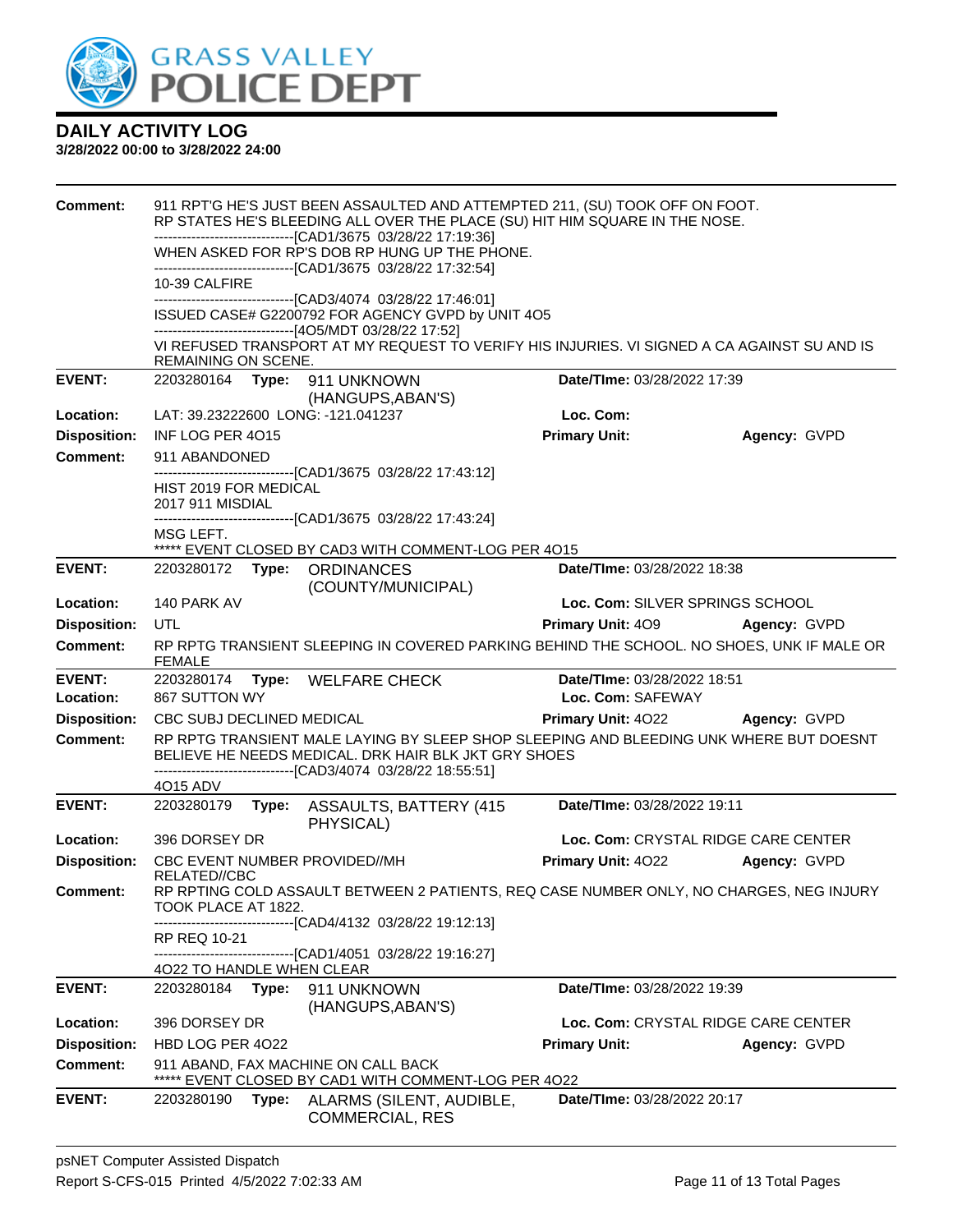

| Location:                        | 2048 NEVADA CITY HY             |       |                                                                                                         | Loc. Com: PAPA MURPHYS                              |              |
|----------------------------------|---------------------------------|-------|---------------------------------------------------------------------------------------------------------|-----------------------------------------------------|--------------|
| <b>Disposition:</b>              | FA                              |       |                                                                                                         | <b>Primary Unit: 4022</b>                           | Agency: GVPD |
| <b>Comment:</b>                  |                                 |       | OP:99965 10-33 AUDIBLE FRONT DOOR AND FRONT GLASS BREAK RESP PENDING                                    |                                                     |              |
|                                  |                                 |       | -------------------------------[CAD4/4132 03/28/22 20:18:26]                                            |                                                     |              |
| <b>EVENT:</b>                    |                                 |       | ADDITIONAL XREF CALL FROM CHP REPORTING ALARM<br>2203280194 Type: VEHICLE STOP                          | Date/TIme: 03/28/2022 20:36                         |              |
| Location:                        | 1913 NEVADA CITY HY             |       |                                                                                                         | Loc. Com: ARCO AMPM                                 |              |
| <b>Disposition:</b>              | <b>CIT</b>                      |       |                                                                                                         | Primary Unit: 4022                                  | Agency: GVPD |
| <b>Comment:</b>                  | License: 97321K1                |       |                                                                                                         |                                                     |              |
|                                  |                                 |       | -------------------------------[CAD1/4051 03/28/22 20:41:23]                                            |                                                     |              |
|                                  |                                 |       | EVENT LOCATION CHANGED FROM AMPM                                                                        |                                                     |              |
|                                  | CITED 4000(A)(1) VC             |       | ------------------------------[4O22/MDT 03/28/22 20:52]                                                 |                                                     |              |
| <b>EVENT:</b>                    | 2203280198 <b>Type:</b>         |       | DISTURBANCE (NOISE,                                                                                     | Date/TIme: 03/28/2022 20:45                         |              |
|                                  |                                 |       | MUSIC, VERBAL, BARKI                                                                                    |                                                     |              |
| Location:                        | 155 GLASSON WY                  |       |                                                                                                         | Loc. Com: SIERRA NEVADA MEMORIAL<br><b>HOSPITAL</b> |              |
| <b>Disposition:</b>              | ARA                             |       |                                                                                                         | <b>Primary Unit: 4022</b>                           | Agency: GVPD |
| Case No:                         | G2200793                        |       |                                                                                                         |                                                     |              |
| Comment:                         | MALE SUBJ REFUSING TO LEAVE     |       |                                                                                                         |                                                     |              |
|                                  |                                 |       | -------------------------------[CAD1/4051 03/28/22 20:46:29]<br>EVENT LOCATION CHANGED FROM 155 GLASSON |                                                     |              |
|                                  |                                 |       | -------------------------------[CAD1/4051 03/28/22 21:08:41]                                            |                                                     |              |
|                                  |                                 |       | ISSUED CASE# G2200793 FOR AGENCY GVPD by UNIT 4O22                                                      |                                                     |              |
|                                  | BOOKED 148 PC, 602 PC           |       | ------------------------------[4O22/MDT 03/28/22 22:55]                                                 |                                                     |              |
| <b>EVENT:</b>                    |                                 |       | 2203280199 Type: SUSPICIOUS CIRCUMSTANCE                                                                | Date/TIme: 03/28/2022 21:05                         |              |
|                                  |                                 |       |                                                                                                         |                                                     |              |
| Location:                        | GLENWOOD RD/NEVADA CITY HY      |       | (VEHICLE, PERSON                                                                                        | Loc. Com:                                           |              |
| <b>Disposition:</b>              | UTL                             |       |                                                                                                         | <b>Primary Unit: 4K19</b>                           | Agency: GVPD |
| <b>Comment:</b>                  |                                 |       | RP RPTING SMALLER LIGHTER COLORED VEH POSSIBLY A HONDA, WITH ONE MALE PASSENGER, PARKED                 |                                                     |              |
|                                  |                                 |       | APPEARS TO BE MEETING UP WITH OTHER VEHICLES - NO LIC OBTAINED                                          |                                                     |              |
| <b>EVENT:</b>                    | 2203280203                      | Type: | DRUGS (ANY NARCOTIC<br><b>RELATED OFFENSE)</b>                                                          | Date/TIme: 03/28/2022 21:54                         |              |
| Location:                        | 102 SEGSWORTH WY                |       |                                                                                                         | Loc. Com:                                           |              |
| <b>Disposition:</b>              | <b>CBC</b>                      |       |                                                                                                         | <b>Primary Unit: 4022</b>                           | Agency: GVPD |
| <b>Comment:</b>                  | RP REQ 10-21.                   |       | 911 RP RPRTS SON CAME BACK FROM MOTHER'S HOUSE WITH MARIJUANA.                                          |                                                     |              |
| <b>EVENT:</b>                    | 2203280205                      | Type: | 911 UNKNOWN                                                                                             | Date/TIme: 03/28/2022 22:46                         |              |
|                                  |                                 |       | (HANGUPS, ABAN'S)                                                                                       |                                                     |              |
| Location:                        |                                 |       | LAT: 39.22335300 LONG: -121.044927                                                                      | Loc. Com:                                           |              |
| <b>Disposition:</b>              | <b>HBD</b>                      |       |                                                                                                         | <b>Primary Unit:</b>                                | Agency: GVPD |
| <b>Comment:</b>                  | 911 ABAND                       |       |                                                                                                         |                                                     |              |
|                                  | CALLED AND LEFT VM              |       | -------------------------------[CAD4/4132 03/28/22 22:47:02]                                            |                                                     |              |
|                                  |                                 |       | ------------------------------[CAD4/4132_03/28/22_22:48:25]                                             |                                                     |              |
|                                  | EVENT CLOSED BY CAD1            |       | NEG LOCATION HISTORY WITH NUMBER                                                                        |                                                     |              |
| <b>EVENT:</b>                    | 2203280209 Type:                |       | <b>VEHICLE STOP</b>                                                                                     | Date/TIme: 03/28/2022 23:39                         |              |
| Location:<br><b>Disposition:</b> | HIGH ST/WE MAIN ST<br><b>WA</b> |       |                                                                                                         | Loc. Com:<br>Primary Unit: 404                      | Agency: GVPD |